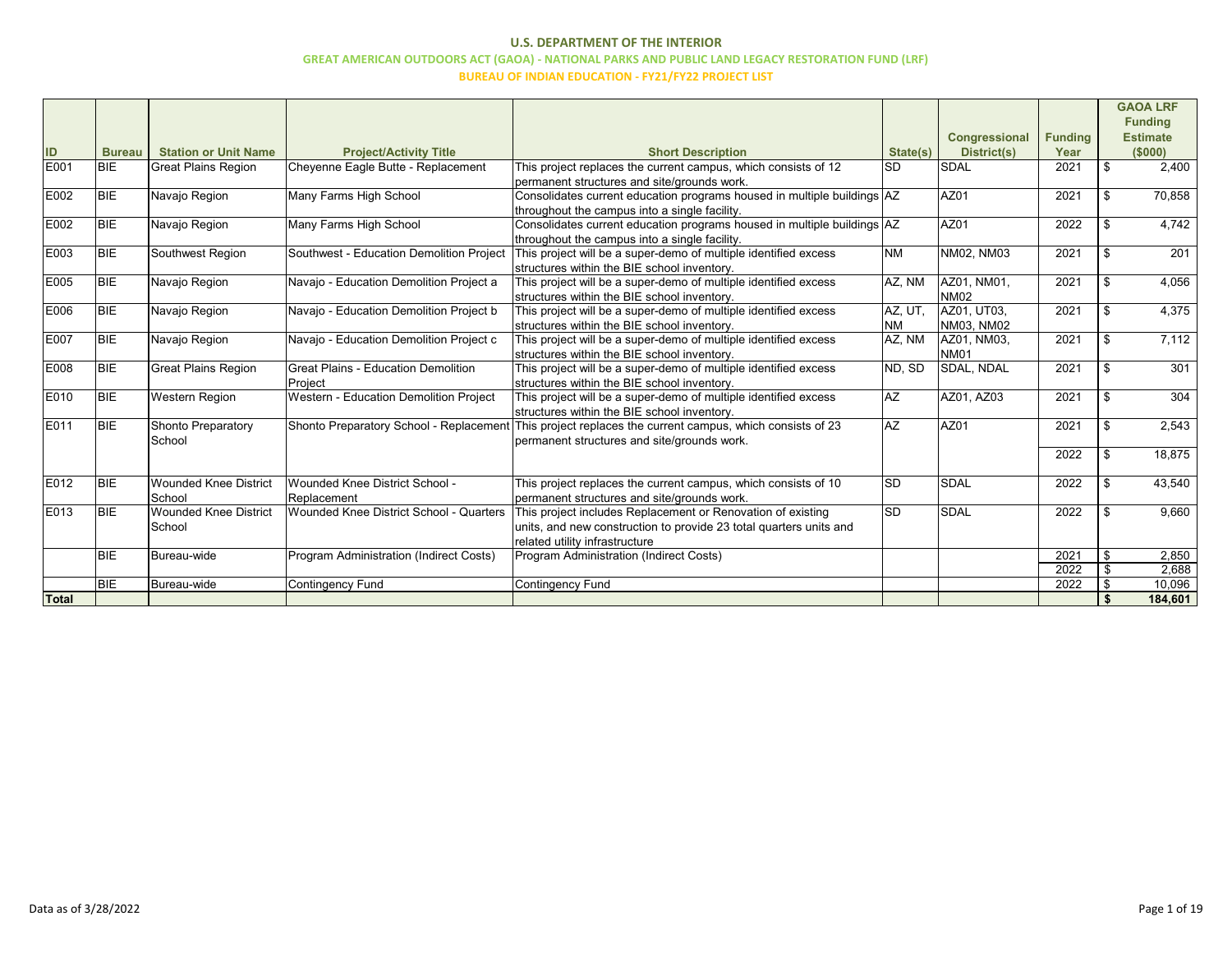| ID<br>F001  | <b>Bureau</b><br><b>FWS</b> | <b>Station or Unit Name</b>            | <b>Project/Activity Title</b><br>National Wildlife Refuges National Maintenance Action Team                                   | <b>Short Description</b><br>Hiring and funding of WG Maintenance Action Strikeforce Teams for                                                                                            | State(s)<br>Multiple | <b>Congressional</b><br><b>District(s)</b><br>Multiple | <b>Funding</b><br>Year<br>2021 | \$<br><b>GAOA LRF</b><br><b>Funding</b><br><b>Estimate</b><br>(\$000)<br>7,440 |
|-------------|-----------------------------|----------------------------------------|-------------------------------------------------------------------------------------------------------------------------------|------------------------------------------------------------------------------------------------------------------------------------------------------------------------------------------|----------------------|--------------------------------------------------------|--------------------------------|--------------------------------------------------------------------------------|
|             |                             |                                        |                                                                                                                               | each Interior Region.                                                                                                                                                                    |                      |                                                        | 2022                           | 4,000                                                                          |
| F002        | <b>FWS</b>                  | Wichita Mountains WR                   | Consolidate and Modernize Public Use<br>Facilities and Improve Recreational<br>Access                                         | Demolition of excess structures, infrastructure replacements, and<br>consolidation of Refuge functions into replacement buildings.                                                       | <b>OK</b>            | OK04                                                   | 2021                           | \$<br>22,618                                                                   |
|             |                             |                                        |                                                                                                                               |                                                                                                                                                                                          |                      |                                                        | 2022                           | 2,535                                                                          |
| F003        | <b>FWS</b>                  | <b>Camas NWR</b>                       | Modernize Infrastructure to Improve<br>Waterfowl Hunting Areas and Improve<br><b>Recreational Access</b>                      | Modernization of water delivery system and rehabilitation of the Auto  ID<br>Tour Route and public use facilities.                                                                       |                      | ID <sub>02</sub>                                       | 2021                           | 6,883                                                                          |
|             |                             |                                        |                                                                                                                               |                                                                                                                                                                                          |                      |                                                        | 2022                           | 1,000                                                                          |
| <b>F004</b> | <b>FWS</b>                  | Crab Orchard NWR                       | Modernize Public Use Facilities, Repair<br>Seismic Issues and Improve Recreational<br>Access                                  | Replacement of water and sewer lines Refuge-wide, other<br>infrastructure improvements, and construction of a replacement<br>visitor center.                                             | IIL                  | IL12                                                   | 2021                           | 24,929                                                                         |
| F005        | <b>FWS</b>                  | <b>Tule Lake NWR</b>                   | <b>Consolidate and Modernize Public Use</b><br>Facilities, Improve Waterfowl Hunting<br>Areas and Improve Recreational Access | Demolition of excess structures and construction of a consolidated<br>Headquarters/Visitor Center.                                                                                       | <b>I</b> CA          | CA <sub>02</sub>                                       | 2021                           | 9,409                                                                          |
| F006        | <b>FWS</b>                  | Seney NWR                              | Consolidate and Modernize Public Use<br>Facilities and Improve Recreational<br>Access                                         | Demolition of excess structures, construction of a consolidated<br>Administration//Visitor Center, and replacement of Auto Tour Route<br>bridges.                                        | MI                   | <b>MI01</b>                                            | 2021                           | 11,273                                                                         |
|             |                             |                                        |                                                                                                                               |                                                                                                                                                                                          |                      |                                                        | 2022                           | 2,095                                                                          |
| F007        | <b>FWS</b>                  | Dale Bumpers White<br><b>River NWR</b> | Modernize Multiple Outdoor Recreational<br><b>Access Facilities and Transportation</b><br>Assets, Phase I - Design            | Phase I design for the rehabilitation and replacement of boat ramps,<br>parking lots, and Refuge roads and trails.                                                                       | <b>JAR</b>           | AR01                                                   | 2021                           | 2,170                                                                          |
|             |                             |                                        |                                                                                                                               |                                                                                                                                                                                          |                      |                                                        | 2022                           | 780                                                                            |
| F007        | <b>FWS</b>                  | Dale Bumpers White<br><b>River NWR</b> | Modernize Multiple Outdoor Recreational<br><b>Access Facilities and Transportation</b><br>Assets, Phase II - Construction     | Modernize multiple outdoor recreational access facilities and<br>transportation assets to eliminate deferred maintenance and improve<br>the visitor experience; Phase II - Construction. | <b>JAR</b>           | AR01                                                   | 2022                           | 7,120                                                                          |
| F008        | <b>FWS</b>                  | Attwater Prairie Chicken<br><b>NWR</b> | Consolidate and Modernize Habitat and<br>Public Use Facilities                                                                | Demolition of excess structures and construction of a consolidated<br>Administration/Visitor Center.                                                                                     | ITX                  | <b>TX08</b>                                            | 2021                           | 6,790                                                                          |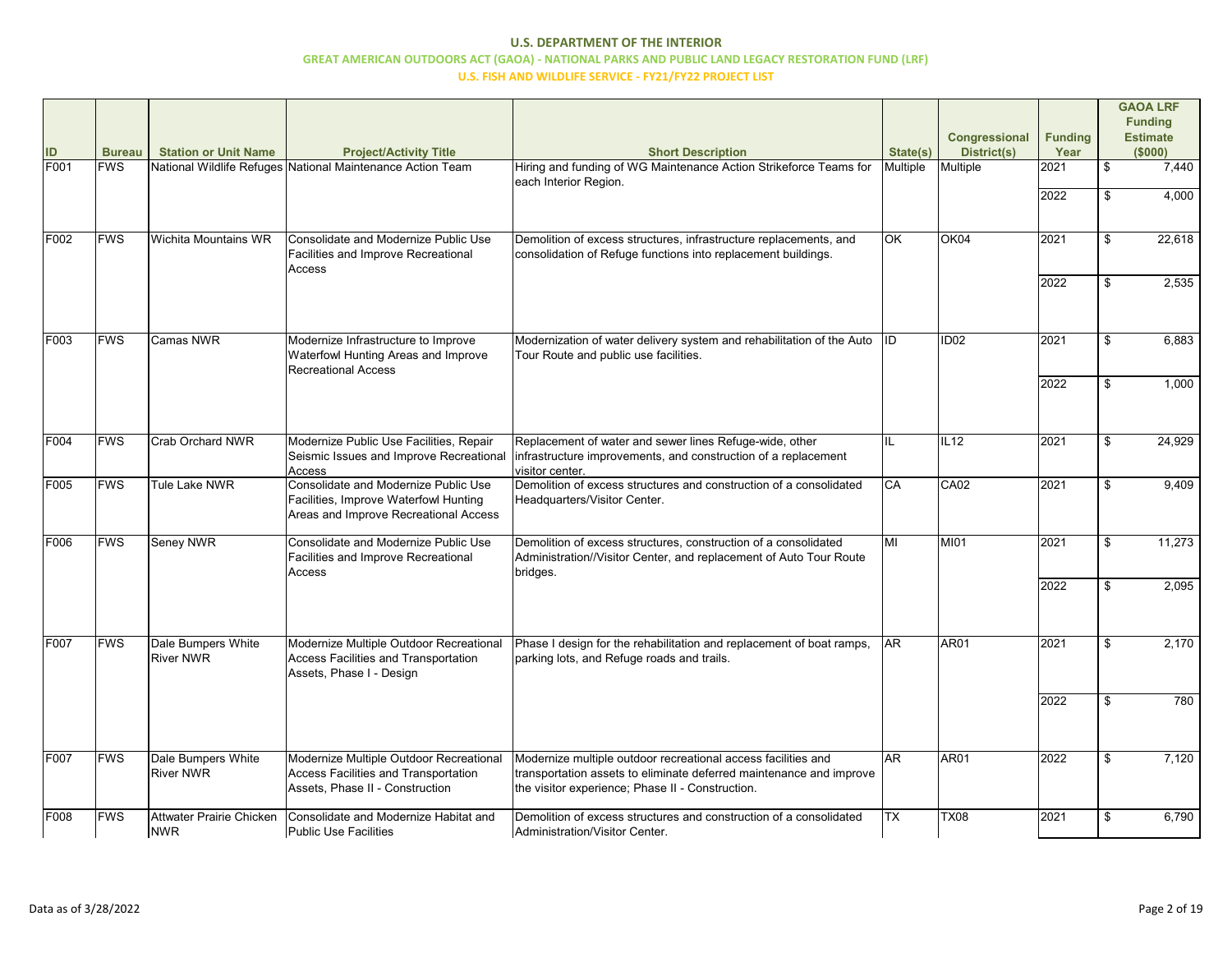| ID               | <b>Bureau</b> | <b>Station or Unit Name</b>            | <b>Project/Activity Title</b>                                                                            | <b>Short Description</b>                                                                                                                                                                                                                                                          | State(s)  | <b>Congressional</b><br>District(s) | <b>Funding</b><br>Year | <b>GAOA LRF</b><br><b>Funding</b><br><b>Estimate</b><br>(\$000) |
|------------------|---------------|----------------------------------------|----------------------------------------------------------------------------------------------------------|-----------------------------------------------------------------------------------------------------------------------------------------------------------------------------------------------------------------------------------------------------------------------------------|-----------|-------------------------------------|------------------------|-----------------------------------------------------------------|
|                  |               |                                        |                                                                                                          |                                                                                                                                                                                                                                                                                   |           |                                     | 2022                   | 1,584                                                           |
| F009             | <b>FWS</b>    | Izembek NWR                            | Modernize Facilities and Repair Seismic<br>Issues, Phase I - Design                                      | Phase I design activities for the replacement of water and sewer lines AK<br>and seismic and architectural building rehabilitations.                                                                                                                                              |           | <b>AK00</b>                         | 2021                   | 636                                                             |
| F009             | <b>FWS</b>    | Izembek NWR                            | Modernize Facilities and Repair Seismic<br><b>Issues, Phase II - Construction</b>                        | Modernize multiple facilities and waterlines to eliminate deferred<br>maintenance, seismic and other safety deficiencies, and demolish<br>unnecessary infrastructure to ensure portfolio is right-sized; Phase II<br>Construction.                                                | AK        | <b>AK00</b>                         | $\overline{2}022$      | 6,650                                                           |
| F010             | <b>FWS</b>    |                                        | National Wildlife Refuges Salary Funding for Supplemental<br>Conservation Workforce, Year 1              | Salary funding for hiring junior Civilian Climate Conservation Corps<br>(CCCC) personnel at various NWRs to help plan and/or execute a<br>variety of deferred maintenance reduction projects.                                                                                     | Multiple  | Multiple                            | 2022                   | 2,000                                                           |
| F011             | <b>FWS</b>    | <b>Coastal Delaware NWR</b><br>Complex | Eliminate DM Backlog at Prime Hook<br>NWR and Bombay Hook NWR                                            | Demolish multiple buildings at Bombay Hook NWR, Prime Hook<br>NWR, and Wertheim NWR and replace with two new smaller<br>buildings; a multiple-purpose building at Bombay Hook NWR and a<br>visitor contact station at Prime Hook NWR.                                             | <b>DE</b> | DE <sub>00</sub>                    | 2022                   | 5,080                                                           |
| F <sub>012</sub> | <b>FWS</b>    | Kenai NWR                              | Modernize Outdoor Recreational Facilities<br>and Address Public Safety Issues                            | Modernize multiple outdoor recreational access facilities and<br>transportation assets to eliminate deferred maintenance, improve the<br>visitor experience, and increase pedestrian safety.                                                                                      | AK        | <b>AK00</b>                         | 2022                   | 13,540                                                          |
| F013             | <b>FWS</b>    | Montezuma NWR                          | <b>Consolidate and Modernize Public Use</b><br>Facilities and Improve Recreational<br>Access             | Co-locate a visitor center and administrative facility, improve outdoor<br>recreational access infrastructure, and demolish unnecessary<br>infrastructure to eliminate deferred maintenance to ensure the<br>portfolio is right-sized.                                            | <b>NY</b> | NY <sub>27</sub>                    | 2022                   | 5,471                                                           |
| F014             | <b>FWS</b>    | Lake Andes NWR                         | Improve Resilience and Modernize Flood<br>Damaged Buildings & Recreational Assets                        | Replace flood-damaged headquarters building, improve siting and<br>condition of bunkhouse and shop buildings, and improve recreational<br>assets.                                                                                                                                 | Isd       | SD <sub>00</sub>                    | 2022                   | 9,750                                                           |
| F015             | <b>FWS</b>    | Bosque del Apache<br><b>NWR</b>        | Consolidate and Modernize Public Use<br>Facilities and Improve Recreational<br>Access                    | Consolidate and modernize multiple facilities to eliminate deferred<br>maintenance, improve efficiency and ensure portfolio is right-sized.<br>Modernize multiple outdoor recreational access facilities to eliminate<br>deferred maintenance and improve the visitor experience. | <b>NM</b> | <b>NM02</b>                         | 2022                   | 19,376                                                          |
| F016             | <b>FWS</b>    | San Luis NWR                           | Modernize Infrastructure to Improve<br>Waterfowl Hunting Areas and Improve<br><b>Recreational Access</b> | Repair and modernize multiple water control structures and outdoor<br>recreation assets to eliminate deferred maintenance, improve outdoor<br>recreational access, and provide reliable water resource infrastructure<br>to support habitat and huntable wildlife.                | <b>CA</b> | CA <sub>16</sub>                    | 2022                   | 4,000                                                           |
|                  | <b>FWS</b>    | Bureau-wide                            | Program Administration (Indirect Costs)                                                                  | Program Administration (Indirect Costs)                                                                                                                                                                                                                                           |           |                                     | 2021                   | 2,850                                                           |
|                  | <b>FWS</b>    | Bureau-wide                            | <b>Contingency Fund</b>                                                                                  | <b>Contingency Fund</b>                                                                                                                                                                                                                                                           |           |                                     | 2022<br>2021           | 2,688<br>2                                                      |
|                  |               |                                        |                                                                                                          |                                                                                                                                                                                                                                                                                   |           |                                     | 2022                   | 1,932                                                           |
| <b>Total</b>     |               |                                        |                                                                                                          |                                                                                                                                                                                                                                                                                   |           |                                     |                        | 184,601                                                         |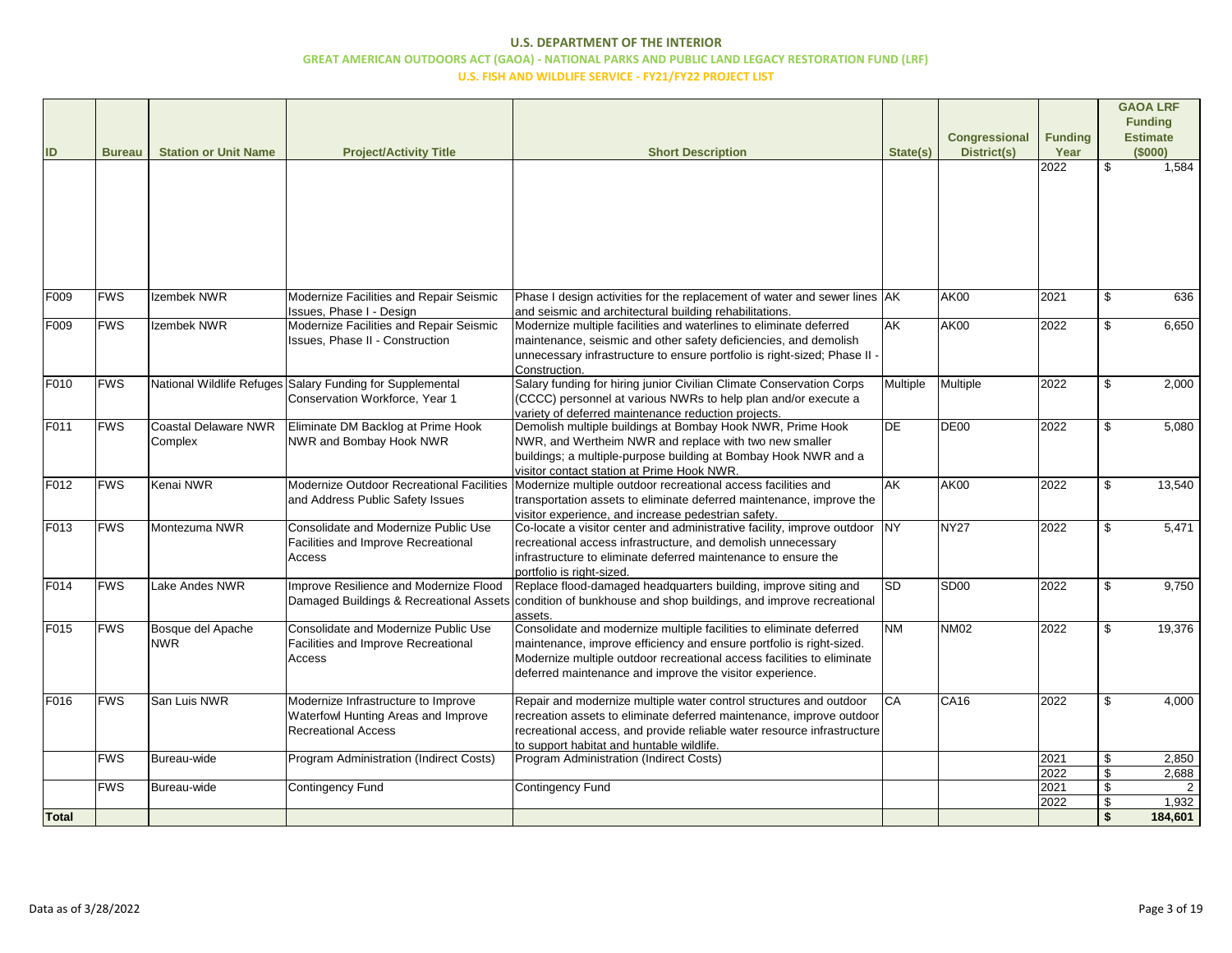|      |               |                                                    |                                                                                              |                                                                                                                                                                                                 |             | Congressional      | <b>Funding</b> |                           | <b>GAOA LRF</b><br><b>Funding</b><br><b>Estimate</b> |
|------|---------------|----------------------------------------------------|----------------------------------------------------------------------------------------------|-------------------------------------------------------------------------------------------------------------------------------------------------------------------------------------------------|-------------|--------------------|----------------|---------------------------|------------------------------------------------------|
| ID   | <b>Bureau</b> | <b>Station or Unit Name</b>                        | <b>Project/Activity Title</b>                                                                | <b>Short Description</b>                                                                                                                                                                        | State(s)    | <b>District(s)</b> | Year           |                           | (\$000)                                              |
| L001 | <b>BLM</b>    | Anchorage District                                 | Campbell Creek Science Center Access<br><b>Repairs</b>                                       | Rebuild the parking lot to eliminate pedestrian - vehicle conflicts.                                                                                                                            | <b>AK</b>   | AKAL               | 2021           | $\boldsymbol{\mathsf{S}}$ | 3,500                                                |
| L002 | <b>BLM</b>    | Anchorage District                                 | Sourdough Campground Bridge<br>Replacement                                                   | Replace aged road bridge that is deteriorating.                                                                                                                                                 | <b>AK</b>   | AKAL               | 2021           | \$                        | 1,900                                                |
| L003 | <b>BLM</b>    | <b>Fairbanks District</b>                          | Fort Egbert National Historic Landmark<br>Repairs                                            | Remove asbestos and lead materials, and repaint exterior of 5<br>buildings.                                                                                                                     | <b>AK</b>   | AKAL               | 2021           | \$                        | 440                                                  |
| L004 | <b>BLM</b>    | Anchorage District                                 | Glennallen Log Bunkhouse                                                                     | Dispose of unneeded building in poor and unrepairable condition.                                                                                                                                | <b>J</b> AK | AKAL               | 2021           | $\mathfrak{S}$            | 276                                                  |
| L005 | <b>BLM</b>    | Anchorage District                                 | <b>Campbell Tract Recreation Access Repair</b>                                               | Realign public trail to provide safer public access.                                                                                                                                            | <b>AK</b>   | AKAL               | 2021           | $\mathfrak{S}$            | 100                                                  |
| L006 | <b>BLM</b>    | Colorado River District                            | Partners Point Pole Barn and Admin<br><b>Building Replacement</b>                            | Replacement of compromised building for code compliance and to<br>protect staff and equipment.                                                                                                  | <b>AZ</b>   | AZ04               | 2021           | \$                        | 2,250                                                |
| L007 | <b>BLM</b>    | Lake Havasu District                               | Partners Point Boat Dock and Ramp<br>Replacement                                             | Replace the failing Partners Point Dock and Ramp to maintain public<br>facilities in a safe and working condition.                                                                              | <b>AZ</b>   | AZ04               | 2021           | $\mathfrak{S}$            | 1,200                                                |
| L008 | <b>BLM</b>    | Colorado River District                            | Water System and Dump Station Repair<br>Burro Creek Recreation Site                          | Reconstruct the Burro Creek Water System and Dump Station to<br>meet public safety and environmental requirements.                                                                              | <b>AZ</b>   | AZ04               | 2021           | $\mathfrak{S}$            | 590                                                  |
| L009 | <b>BLM</b>    | Gila District                                      | Haekel Road Rehabilitation Chip Seal,<br>FLTP (Phase 1 of 2)                                 | Reconstruct the failing road for the safety and welfare of the traveling AZ<br>public.                                                                                                          |             | AZ01               | 2021           | $\mathfrak{S}$            | 1,000                                                |
| L010 | <b>BLM</b>    | Northern California<br>District                    | Punta Gorda Lighthouse Rehabilitation -<br>(Phase 2 of 3)                                    | Perform structural repairs to historic buildings and improve degrading CA<br>trails to allow the public to safely enjoy the site.                                                               |             | <b>CA02</b>        | 2021           | $\mathfrak{S}$            | 1,205                                                |
| L011 | <b>BLM</b>    |                                                    | Central California District Pleasant Valley Pit Campground<br>Maintenance and Rehabilitation | Repair and replace campground features including picnic tables, fire<br>rings, and kiosk, to address safety concerns and meet ADA<br>accessibility requirements.                                | <b>CA</b>   | <b>CA08</b>        | 2021           | \$                        | 315                                                  |
| L012 | <b>BLM</b>    | California Field Offices                           | Statewide Security System Maintenance<br>and Repairs (Phase 1 of 2)                          | Perform inspection, maintenance, and repair of security systems to<br>assure personnel safety.                                                                                                  | <b>CA</b>   | <b>CAAL</b>        | 2021           | \$                        | 600                                                  |
| L013 | <b>BLM</b>    | California<br>Telecommunications<br><b>Network</b> | RI-CASHE - Repair Safety Deficiencies<br>Statewide (Phase 1 of 2)                            | This project will repair critical telecommunications structures and<br>equipment to provide reliable fire and law enforcement<br>communications and protect the safety of the public and staff. | CA          | <b>CAAL</b>        | 2021           | $\mathfrak{S}$            | 470                                                  |
| L014 | <b>BLM</b>    |                                                    | Central California District Mendo Lake Road Maintenance and<br>Repairs                       | This project will address existing road safety issues with long-term<br>repairs to recurring failures, to maintain public access on the Mendo<br>Lake road system.                              | CA          | <b>CA03</b>        | 2021           | \$                        | 7,400                                                |
| L015 | <b>BLM</b>    | Colorado Road Network                              | Colorado Road Repair Deferred<br>Maintenance (Phase 1 of 2)                                  | Provide sustainable repairs on priority roads, by correcting safety and CO<br>long-term maintenance issues to improve visitor access.                                                           |             | CO <sub>03</sub>   | 2021           | \$                        | 575                                                  |
| L016 | <b>BLM</b>    | Colorado Buildings                                 | Colorado Facilities Repair Deferred<br>Maintenance                                           | Perform high priority facility repairs to address structural, operational, CO<br>infrastructure and security deficiencies to improve conditions for<br>employees and visitors.                  |             | CO <sub>03</sub>   | 2021           | \$                        | 1,600                                                |
| L017 | <b>BLM</b>    | Colorado Building<br><b>Utilities</b>              | Colorado Environmental Health and<br>Safety Repair (Phase 1 of 3)                            | Correct safety, health and the environment deficiencies identified<br>various public and administrative facilities.                                                                             | CO          | CO <sub>03</sub>   | 2021           | \$                        | 500                                                  |
| L018 | <b>BLM</b>    | Colorado Recreation<br><b>Sites</b>                | of 3)                                                                                        | Colorado Recreation Site Repair (Phase 1 Correct deficient infrastructure at high-use recreation sites to improve CO<br>safety, access and visitor experience.                                  |             | CO <sub>03</sub>   | 2021           | \$                        | 2,345                                                |
| L019 | <b>BLM</b>    | Colorado<br>Telecommunications                     | Colorado Radio Towers Repairs (Phase 2<br>of $3)$                                            | Correct structural deficiencies at remote communications towers to<br>assure ongoing support of BLM and partner agency emergency<br>services.                                                   | Ico         | CO <sub>03</sub>   | 2021           | \$                        | 250                                                  |
| L020 | <b>BLM</b>    | <b>Grand Junction Air</b><br>Center                | <b>Grand Junction Air Center Repair</b><br><b>Containment Pond</b>                           | Repair leaking containment pond integral to regional wildland fire<br>aviation operations.                                                                                                      | CO          | CO <sub>03</sub>   | 2021           | \$                        | 350                                                  |
| L021 | <b>BLM</b>    | Rocky Mountain District                            | San Luis Valley Well and Water Delivery<br>Repairs (Phase 1 of 2)                            | Correct deficiencies to aging wells and water delivery systems<br>serving critical ecosystems, providing important wildlife habitat and<br>recreational opportunities.                          | lco         | CO <sub>03</sub>   | 2021           | \$                        | 500                                                  |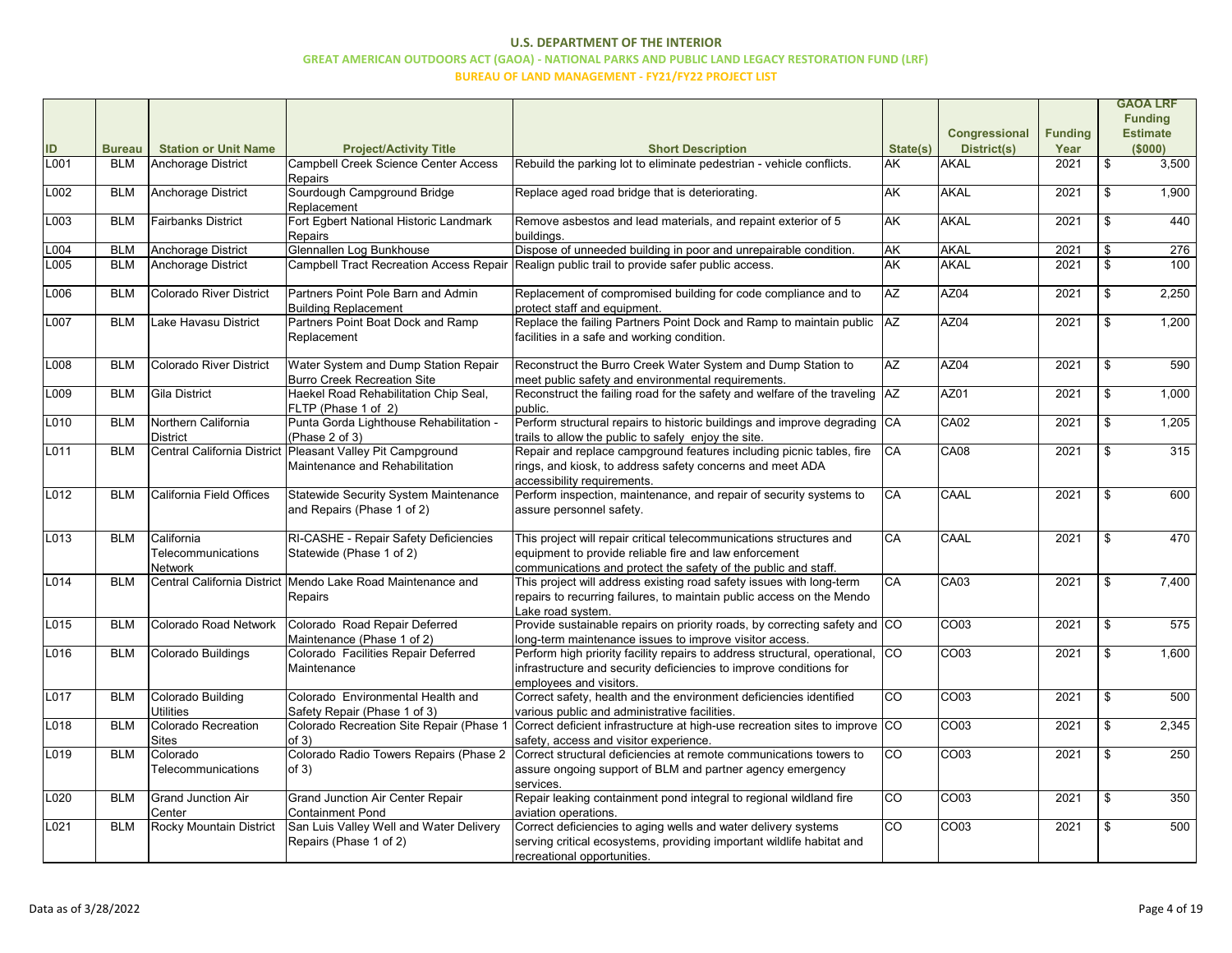|      |               |                                            |                                                                  |                                                                                         |             |                      |                |      | <b>GAOA LRF</b> |
|------|---------------|--------------------------------------------|------------------------------------------------------------------|-----------------------------------------------------------------------------------------|-------------|----------------------|----------------|------|-----------------|
|      |               |                                            |                                                                  |                                                                                         |             |                      |                |      | <b>Funding</b>  |
|      |               |                                            |                                                                  |                                                                                         |             | <b>Congressional</b> | <b>Funding</b> |      | <b>Estimate</b> |
| ID   | <b>Bureau</b> | <b>Station or Unit Name</b>                | <b>Project/Activity Title</b>                                    | <b>Short Description</b>                                                                | State(s)    | <b>District(s)</b>   | Year           |      | (\$000)         |
| L022 | <b>BLM</b>    | Jupiter Inlet Outstanding                  | Jupiter Inlet -Building Disposal                                 | Reduce annual and deferred maintenance costs through the removal FL                     |             | FL <sub>18</sub>     | 2021           | \$   | 315             |
|      |               | Natural Area                               |                                                                  | of deteriorating, unused, and excess structures within the Jupiter Inlet                |             |                      |                |      |                 |
|      |               |                                            |                                                                  | Lighthouse Outstanding Natural Area.                                                    |             |                      |                |      |                 |
| L023 | <b>BLM</b>    |                                            | Jupiter Inlet Outstanding Jupiter Inlet Shore Stabilization      | Eliminate the erosional loss of public lands at the Jupiter Inlet                       | IfL         | FL18                 | 2021           |      | 700             |
|      |               | Natural Area                               |                                                                  | Lighthouse Outstanding Natural Area to reduce public safety risks,                      |             |                      |                |      |                 |
|      |               |                                            |                                                                  | enhance recreational access, and to protect congressionally                             |             |                      |                |      |                 |
|      |               |                                            |                                                                  | designated resources.                                                                   |             |                      |                |      |                 |
| L024 | <b>BLM</b>    | <b>Twin Falls District</b>                 | Shoshone Field Office Replacement                                | Replace Shoshone Field Office building to eliminate poor facility                       | lid.        | ID <sub>02</sub>     | 2021           |      | 5,000           |
|      |               |                                            |                                                                  | condition, high O&M costs and safety issues.                                            |             |                      |                |      |                 |
| L025 | <b>BLM</b>    | <b>Boise District</b>                      | <b>Boise District Road Repairs</b>                               | Road repairs to improve public safety and provide public access to                      | lıd.        | <b>ID01, ID02</b>    | 2021           |      | 554             |
|      |               |                                            |                                                                  | recreation, mining, grazing, and resource extraction activities within                  |             |                      |                |      |                 |
|      |               |                                            |                                                                  | the Boise District.                                                                     |             |                      |                |      |                 |
| L026 | <b>BLM</b>    | Idaho Falls District                       | Idaho Falls District Road Repairs                                | Road repairs to improve public safety and provide public access to                      | <b>IID</b>  | ID <sub>02</sub>     | 2021           |      | 553             |
|      |               |                                            |                                                                  | recreation, mining, grazing, and resource extraction activities within                  |             |                      |                |      |                 |
|      |               |                                            |                                                                  | the Idaho Falls District.                                                               |             |                      |                |      |                 |
| L027 | <b>BLM</b>    | <b>Twin Falls District</b>                 | Twin Falls District Road Repairs                                 | Road repairs to improve public safety and provide public access to                      | lıd.        | ID <sub>02</sub>     | 2021           |      | 553             |
|      |               |                                            |                                                                  | recreation, mining, grazing, and resource extraction activities within                  |             |                      |                |      |                 |
|      |               |                                            |                                                                  | the Twin Falls District.                                                                |             |                      |                |      |                 |
| L028 | <b>BLM</b>    |                                            | Eastern Montana District Alkali Creek and Centennial Trail Creek | Replace two existing creek crossings with bridges to provide safe                       | Isd         | SDAL                 | 2021           |      | 197             |
|      |               |                                            | Crossing                                                         | access to picnic areas, campground facilities and recreational trails.                  |             |                      |                |      |                 |
|      |               |                                            |                                                                  |                                                                                         |             |                      |                |      |                 |
| L029 | <b>BLM</b>    | <b>Western Montana</b>                     | <b>Axolotl Lakes Road Surfacing</b>                              | Shaping and resurfacing three miles of gravel road to improve public                    | <b>MT</b>   | MTAL                 | 2021           |      | 440             |
|      |               | <b>District</b>                            |                                                                  | safety and provide access for a variety of public uses.                                 |             |                      |                |      |                 |
| L030 | <b>BLM</b>    | Western Montana                            | Ruby Creek Road Chip Seal (Phase 2 of                            | Rehabilitation of the aged asphalt Ruby Creek Recreation Area road                      | <b>MT</b>   | <b>MTAL</b>          | 2021           |      | 146             |
|      |               | District                                   |                                                                  | to maintain recreational access for the public.                                         |             |                      |                |      |                 |
| L031 | <b>BLM</b>    | <b>North Central District</b>              | <b>Grub Dam Rehabilitation</b>                                   | Reconstructing dam outletworks to provide a consistent source of                        | <b>MT</b>   | MTAL                 | 2021           |      | 1,793           |
|      |               |                                            |                                                                  | water for habitat and wildland fire.                                                    |             |                      |                |      |                 |
| L032 | <b>BLM</b>    |                                            | Eastern Montana District Stellar Creek Road Repair               | Rebuilding the roadway to repair safety issues resulting from two                       | MT          | MTAL                 | 2021           |      | 470             |
|      |               |                                            |                                                                  | large culvert head-cuts that are threatening the roadway structure.                     |             |                      |                |      |                 |
|      | <b>BLM</b>    | <b>North Central District</b>              | South Fork Dry Blood Creek Detention                             |                                                                                         |             | MTAL                 |                |      |                 |
| L033 |               |                                            |                                                                  | Reconstructing a dam to protect public safety, sustain wildlife habitat   MT            |             |                      | 2021           |      | 985             |
|      |               |                                            | Dam Repair (Phase 1 of 2)                                        | and viewing, and provide continued hunting and fishing opportunities<br>for the public. |             |                      |                |      |                 |
| L034 | <b>BLM</b>    | Eastern Montana District                   | Crooked Creek Road Repair Planning and                           | Improving safe travel on 6.6 miles of road damaged by washouts,                         | <b>I</b> MT | MTAL                 | 2021           |      | 375             |
|      |               |                                            | Design                                                           | culvert failures, and surface degradation.                                              |             |                      |                |      |                 |
| L035 | <b>BLM</b>    | <b>Western Montana</b>                     | <b>Big Hole Recreation Sites Maintenance</b>                     | Improving the condition and reduce safety hazards at four day-use                       | MT          | MTAL                 | 2021           | \$   | 833             |
|      |               | District                                   | and Restoration                                                  | recreational sites by paving parking lots and improving boat ramps.                     |             |                      |                |      |                 |
|      |               |                                            |                                                                  |                                                                                         |             |                      |                |      |                 |
| L036 | <b>BLM</b>    | Eastern Montana District Acton Road Gravel |                                                                  | Regrading and repairing the roadway to eliminate current safety                         | MT          | MTAL                 | 2021           |      | 250             |
|      |               |                                            |                                                                  | concerns due to washouts, culvert failures, and deteriorating                           |             |                      |                |      |                 |
|      |               |                                            |                                                                  | conditions.                                                                             |             |                      |                |      |                 |
| L037 | <b>BLM</b>    | <b>Western Montana</b>                     | <b>Beartooth Landing Dock</b>                                    | This project will replace an existing boat dock that poses a safety                     | MT          | MTAL                 | 2021           |      | 30              |
|      |               | District                                   |                                                                  | hazard to employees during annual installation and removal.                             |             |                      |                |      |                 |
| L038 | <b>BLM</b>    | <b>Western Montana</b>                     | Carbella Boat Ramp Repair                                        | Replacing a boat launch on a new alignment to reduce significant                        | MT          | MTAL                 | 2021           | \$   | 150             |
|      |               | District                                   |                                                                  | sedimentation and improve access for boaters.                                           |             |                      |                |      |                 |
| L039 | <b>BLM</b>    | <b>Western Montana</b>                     | Moose Creek Road Resurfacing                                     | Regrading and resurfacing 3.4 miles of gravel road to eliminate                         | MT          | MTAL                 | 2021           | - \$ | 450             |
|      |               | District                                   |                                                                  | surface deformations and drainage issues to improve public safety                       |             |                      |                |      |                 |
|      |               |                                            |                                                                  | and the stability of the roadway.                                                       |             |                      |                |      |                 |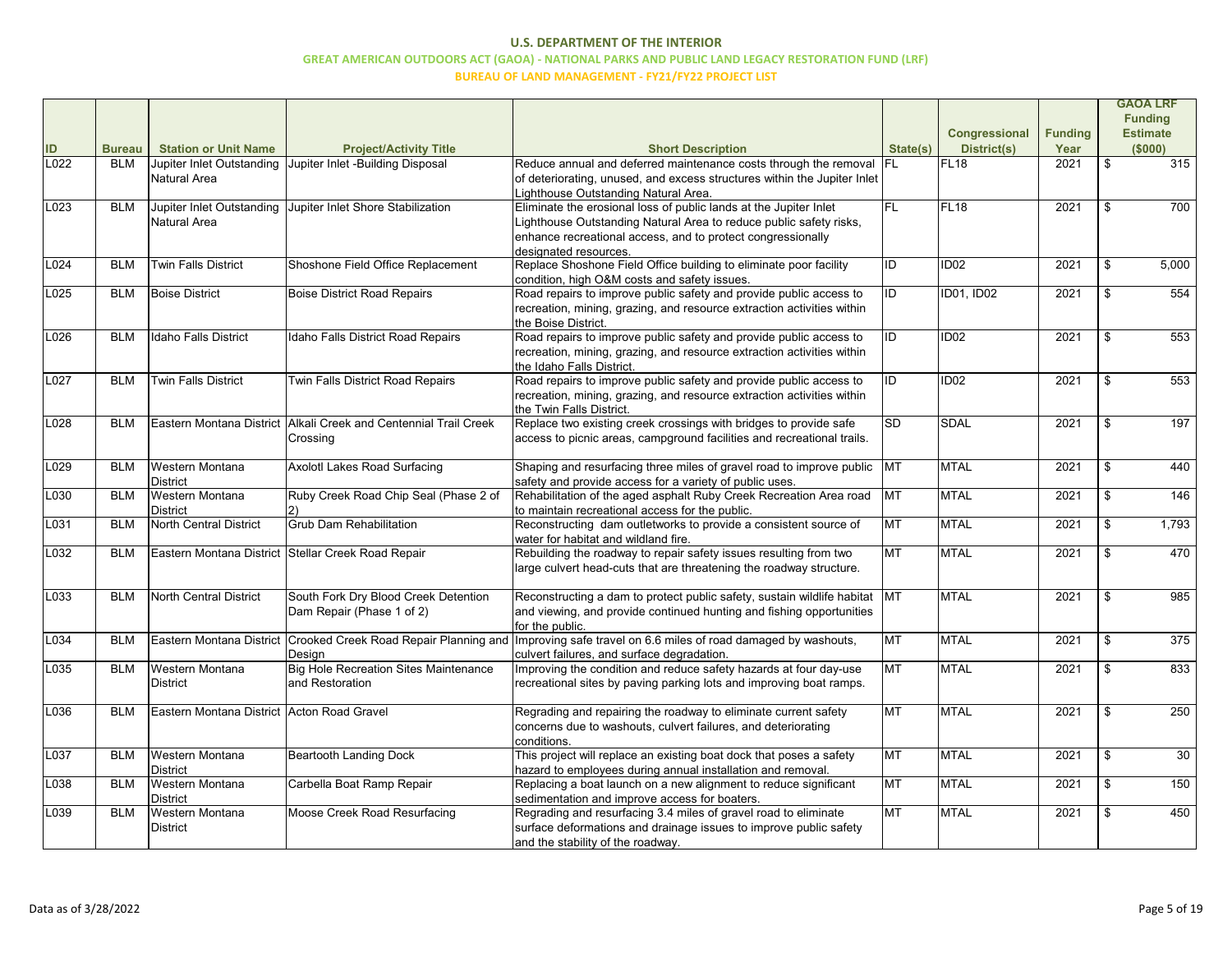|      |               |                                 |                                                               |                                                                            |           |                      |                |     | <b>GAOA LRF</b> |
|------|---------------|---------------------------------|---------------------------------------------------------------|----------------------------------------------------------------------------|-----------|----------------------|----------------|-----|-----------------|
|      |               |                                 |                                                               |                                                                            |           |                      |                |     | <b>Funding</b>  |
|      |               |                                 |                                                               |                                                                            |           | <b>Congressional</b> | <b>Funding</b> |     | <b>Estimate</b> |
| ID   | <b>Bureau</b> | <b>Station or Unit Name</b>     | <b>Project/Activity Title</b>                                 | <b>Short Description</b>                                                   | State(s)  | <b>District(s)</b>   | Year           |     | (\$000)         |
| L040 | <b>BLM</b>    |                                 | Eastern Montana District Eastern Montana Dakotas District Fog | Applying a fog seal treatment on four existing asphalt paved parking       | ИT        | <b>MTAL</b>          | 2021           | \$  | 250             |
|      |               |                                 | Seal                                                          | lots and roads to extend the life of the pavement structures and           |           |                      |                |     |                 |
|      |               |                                 |                                                               | increase public safety.                                                    |           |                      |                |     |                 |
| L041 | <b>BLM</b>    | Western Montana                 | Monida Creek Dam #1 and #2 Repair                             | Repairing two deteriorating dams to improve safety, and provide a          | Імт       | <b>MTAL</b>          | 2021           |     | 471             |
|      |               | <b>District</b>                 |                                                               | critical water source for agriculture, recreation activities, and fish and |           |                      |                |     |                 |
|      |               |                                 |                                                               | wildlife populations.                                                      |           |                      |                |     |                 |
| L042 | <b>BLM</b>    | Las Cruces District             | <b>Starvation Draw Detention Dams (phase 1</b>                | Decommissioning the five obsolete Starvation Draw Dams and begin  NM       |           | <b>NM02</b>          | 2021           |     | 635             |
|      |               |                                 | of $2)$                                                       | restoring wider natural channel flow to benefit fish, wildlife and stream  |           |                      |                |     |                 |
|      |               |                                 |                                                               | health.                                                                    |           |                      |                |     |                 |
| L043 | <b>BLM</b>    | <b>Farmington District</b>      | Wild Rivers Back Country Byway                                | Applying asphalt overlay on the deteriorating pavement on the access NM    |           | <b>NM03</b>          | 2021           |     | 2,649           |
|      |               |                                 |                                                               | road to the Wild Rivers Recreation Area within the Rio Grande Del          |           |                      |                |     |                 |
|      |               |                                 |                                                               | Norte National Monument.                                                   |           |                      |                |     |                 |
| L044 | <b>BLM</b>    | <b>Albuquerque District</b>     | <b>Pinon Dam Repairs</b>                                      | Performing critical repairs to the dam following damages that              | <b>NM</b> | <b>NM02</b>          | 2021           | \$. | 986             |
|      |               |                                 |                                                               | occurred during a record-breaking storm.                                   |           |                      |                |     |                 |
| L045 | <b>BLM</b>    | Albuquerque District            | Socorro Nature Area Repairs                                   | Reconstructing deteriorating facilities at the Socorro Nature Area         | <b>NM</b> | <b>NM02</b>          | 2021           |     | 400             |
|      |               |                                 |                                                               | Recreation Site and bring the site into compliance with current            |           |                      |                |     |                 |
|      |               |                                 |                                                               | accessibility requirements.                                                |           |                      |                |     |                 |
| L046 | <b>BLM</b>    | Las Cruces District             | Apache Dam Repair                                             | Perform maintenance and repairs to the aging dam.                          | <b>NM</b> | <b>NM02</b>          | 2021           |     | 140             |
| L047 | <b>BLM</b>    | Las Cruces District             | Permian Trackways Road Repairs                                | Reconstructing the road surface and hardening arroyo crossings to          | <b>NM</b> | <b>NM02</b>          | 2021           |     | 200             |
|      |               |                                 |                                                               | improve safety and maintain access into the Prehistoric Trackways          |           |                      |                |     |                 |
|      |               |                                 |                                                               | National Monument.                                                         |           |                      |                |     |                 |
| L048 | BLM           | Las Cruces District             | Caballo-Cooke's Road Repairs                                  | Rebuilding embankments and hardening culverts and arroyo                   | <b>NM</b> | <b>NM02</b>          | 2021           |     | 143             |
|      |               |                                 |                                                               | crossings on Caballo and Cooks Roads to maintain access to                 |           |                      |                |     |                 |
|      |               |                                 |                                                               | recreation and telecommunications equipment.                               |           |                      |                |     |                 |
| L049 | <b>BLM</b>    | Las Cruces District             | Palomas Dam #9 Repairs                                        | Decommissioning Palomas Dam #9, which no longer supports the               | <b>NM</b> | <b>NM02</b>          | 2021           |     | 330             |
|      |               |                                 |                                                               | resource management program.                                               |           |                      |                |     |                 |
| L050 | <b>BLM</b>    | Las Cruces District             | Lake Valley Host and Site Maintenance                         | Performing maintenance and repairs to improve safety for the visiting NM   |           | <b>NM02</b>          | 2021           |     | 559             |
|      |               |                                 |                                                               | public.                                                                    |           |                      |                |     |                 |
| L051 | <b>BLM</b>    | Las Cruces District             | Cox Well and Water System                                     | Replacing the Cox Visitor Center water well to provide clean, safe         | <b>NM</b> | <b>NM02</b>          | 2021           |     | 43              |
|      |               |                                 |                                                               | water for visiting public and reduce maintenance costs.                    |           |                      |                |     |                 |
| L052 | <b>BLM</b>    | <b>Battle Mountain District</b> | Eureka Admin Site Disposals                                   | Disposal of four buildings that are no longer in use and pose safety       | <b>NV</b> | <b>NV02</b>          | 2021           |     | 360             |
|      |               |                                 |                                                               | hazards to the public in the historic mining town of Eureka, NV.           |           |                      |                |     |                 |
|      |               |                                 |                                                               |                                                                            |           |                      |                |     |                 |
| L053 | <b>BLM</b>    | <b>Carson City District</b>     | Indian Creek Recreation Area Repairs                          | Rehabilitating dilapidated assets at the popular recreation area on the NV |           | <b>NV02</b>          | 2021           |     | 499             |
|      |               |                                 |                                                               | east slope of the Sierra Mountains to eliminate deferred maintenance,      |           |                      |                |     |                 |
|      |               |                                 |                                                               | public safety hazards, and environmental concerns.                         |           |                      |                |     |                 |
| L054 | <b>BLM</b>    | <b>Winnemucca District</b>      | Orovada Crew Quarters McDermitt                               | Replace a dilapidated Fire Station Quarters in McDermitt, NV with a        | <b>NV</b> | NV <sub>02</sub>     | 2021           | \$  | 2,900           |
|      |               |                                 | Replacement                                                   | new Fire Station Quarters in Orovada, NV.                                  |           |                      |                |     |                 |
| L055 | <b>BLM</b>    | Nevada                          | NV Radio Infrastructure Safety Repairs                        | Repairing radio infrastructure across Nevada to provide a                  | <b>NV</b> | NV02, NV03, NV04     | 2021           | -\$ | 900             |
|      |               | Telecommunications              |                                                               | communication system that is safe and reliable to support BLM's fire       |           |                      |                |     |                 |
|      |               | <b>Network</b>                  |                                                               | suppression, law enforcement, and emergency responses.                     |           |                      |                |     |                 |
| L056 | <b>BLM</b>    |                                 | Southern Nevada District Red Rock Fee Station Septic System   | Replacing septic tank at Red Rock Canyon National Conservation             | <b>NV</b> | NV <sub>04</sub>     | 2021           |     | 121             |
|      |               |                                 | Replacement - (Phase 1 of 2)                                  | Area to accommodate dramatically increased visitation to the               |           |                      |                |     |                 |
|      |               |                                 |                                                               | Monument.                                                                  |           |                      |                |     |                 |
| L057 | <b>BLM</b>    | <b>Carson City District</b>     | Sand Mountain Road Safety Repairs                             | Repairing the road to Sand Mountain, a popular OHV recreation area, NV     |           | NV <sub>02</sub>     | 2021           |     | 1,700           |
|      |               |                                 |                                                               | to eliminate safety hazards and restore efficient access for law           |           |                      |                |     |                 |
|      |               |                                 |                                                               | enforcement and emergency services.                                        |           |                      |                |     |                 |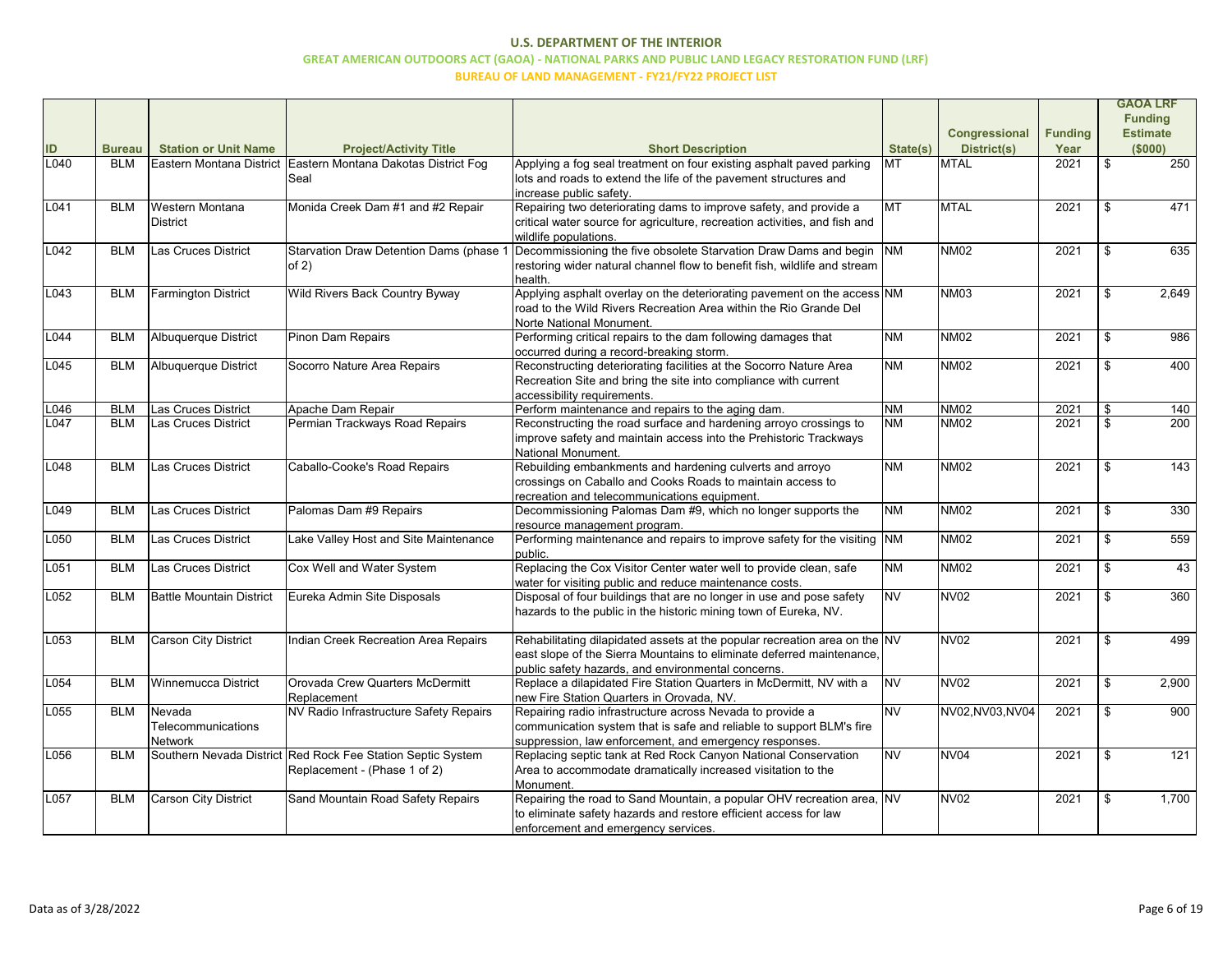|      |               |                             |                                                |                                                                                                                               |                        |                      |                |     | <b>GAOA LRF</b> |
|------|---------------|-----------------------------|------------------------------------------------|-------------------------------------------------------------------------------------------------------------------------------|------------------------|----------------------|----------------|-----|-----------------|
|      |               |                             |                                                |                                                                                                                               |                        |                      |                |     | <b>Funding</b>  |
|      |               |                             |                                                |                                                                                                                               |                        | <b>Congressional</b> | <b>Funding</b> |     | <b>Estimate</b> |
| ID   | <b>Bureau</b> | <b>Station or Unit Name</b> | <b>Project/Activity Title</b>                  | <b>Short Description</b>                                                                                                      | State(s)               | <b>District(s)</b>   | Year           |     | (\$000)         |
| L058 | <b>BLM</b>    | <b>Burns District</b>       |                                                | Warm Springs-Stinkingwater Access Road The Warm Springs-Stinkingwater project will repair 18 miles of                         | $\overline{OR}$        | OR <sub>02</sub>     | 2021           | \$  | 1,161           |
|      |               |                             | Repair                                         | damaged road to provide safe access public wildlife viewing and                                                               |                        |                      |                |     |                 |
|      |               |                             |                                                | hunting, wildland firefighting operations and cattle grazing allotments.                                                      |                        |                      |                |     |                 |
|      |               |                             |                                                |                                                                                                                               |                        |                      |                |     |                 |
| L059 | <b>BLM</b>    | <b>Burns District</b>       | <b>Burns District Office Radio Tower</b>       | Replacing an aging and deteriorating radio tower to protect public                                                            | <b>OR</b>              | OR <sub>02</sub>     | 2021           |     | 218             |
|      |               |                             | Replacement                                    | safety and ensure reliable radio service for interagency fire, law<br>enforcement, and employee communications.               |                        |                      |                |     |                 |
| L060 | <b>BLM</b>    | Coos Bay District           | Coos Bay District Road and Bridge              | Repairing road surfaces and drainage structures along road systems OR                                                         |                        | OR <sub>04</sub>     | 2021           |     | 1,492           |
|      |               |                             | Repairs (Phase 1 of 5)                         | within the Coos Bay District, improving safety and decreasing the                                                             |                        |                      |                |     |                 |
|      |               |                             |                                                | likelihood of road failure and deterioration during large storm events.                                                       |                        |                      |                |     |                 |
|      |               |                             |                                                |                                                                                                                               |                        |                      |                |     |                 |
| L061 | <b>BLM</b>    | Coos Bay District           | Loon Lake Storm Repairs (Phase 2 of 2)         | Repairing essential infrastructure at Coos Bay Loon Lake Recreation OR                                                        |                        | OR <sub>04</sub>     | 2021           | \$. | 450             |
|      |               |                             |                                                | Area project damaged during a severe winter storm that rendered the                                                           |                        |                      |                |     |                 |
|      |               |                             |                                                | entire facility inoperable.                                                                                                   |                        |                      |                |     |                 |
| L062 | <b>BLM</b>    | Coos Bay District           | Repair Dean Creek Cabana                       | Repairing the gutter and floor of the Dean Creek Elk Viewing Area                                                             | <b>OR</b>              | OR <sub>04</sub>     | 2021           |     | 80              |
|      |               |                             |                                                | cabana, a facility with over 380k visitors in 2019.                                                                           |                        |                      |                |     |                 |
| L063 | <b>BLM</b>    | Lakeview District           | Lakeview Field Office Road Resurfacing         | The Lakeview Road Resurfacing project will develop aggregate                                                                  | $\overline{\text{OR}}$ | OR <sub>02</sub>     | 2021           |     | 597             |
|      |               |                             | (Phase 1 of 5)                                 | sources and resurface several important road systems used                                                                     |                        |                      |                |     |                 |
| L064 | <b>BLM</b>    | Lakeview District           | Westside Road Surface Rock                     | extensively by ranchers, hunters, and the recreating public.<br>The Westside Lakeview road project will address road drainage | $\overline{\text{OR}}$ | OR <sub>02</sub>     | 2021           |     | 459             |
|      |               |                             | Replacement                                    | problems, and bring Kakapo Road, National Knob Mainline Road                                                                  |                        |                      |                |     |                 |
|      |               |                             |                                                | System, and the Onion Springs/Miners Creek road systems to current                                                            |                        |                      |                |     |                 |
|      |               |                             |                                                | BLM design standards ensuring safe usage by the public and BLM                                                                |                        |                      |                |     |                 |
|      |               |                             |                                                | employees.                                                                                                                    |                        |                      |                |     |                 |
| L065 | <b>BLM</b>    | Lakeview District           | Eastside Road Surface Rock                     | The Eastside Lakeview road project will address road drainage                                                                 | $\overline{OR}$        | OR <sub>02</sub>     | 2021           |     | 596             |
|      |               |                             | Replacement                                    | problems and bring the Norcross Springs and Mainhaul road systems                                                             |                        |                      |                |     |                 |
|      |               |                             |                                                | to current BLM design standards ensuring safe usage by the public                                                             |                        |                      |                |     |                 |
|      |               |                             |                                                | and BLM employees.                                                                                                            |                        |                      |                |     |                 |
| L069 | <b>BLM</b>    | <b>Medford District</b>     | <b>Grants Pass Field Office Administrative</b> | This project will repair aged infrastructure at Grants Pass Field Office $ {\sf OR} \>$                                       |                        | OR <sub>02</sub>     | 2021           |     | 400             |
|      |               |                             | <b>Sites Repairs</b>                           | administrative sites to mitigate outstanding safety issues by repairing                                                       |                        |                      |                |     |                 |
|      |               |                             |                                                | utility infrastructure, radio infrastructure and other repairs to reduce                                                      |                        |                      |                |     |                 |
|      |               |                             |                                                | the deferred maintenance backlog and bring the facilities up to a                                                             |                        |                      |                |     |                 |
| L072 | <b>BLM</b>    | <b>Prineville District</b>  | Sunflower Creek Culvert Replacement            | Imore serviceable condition.<br>The Prineville District Sunflower Creek culvert replacement will                              | $\overline{OR}$        | OR <sub>02</sub>     | 2021           |     | 200             |
|      |               |                             | (Phase 2 of 2)                                 | resolve outstanding safety issues and improve wildland fire response                                                          |                        |                      |                |     |                 |
|      |               |                             |                                                | on South Fork John Day Road.                                                                                                  |                        |                      |                |     |                 |
| L073 | <b>BLM</b>    | <b>Prineville District</b>  | Maupin Work Site (Phase 3 of 3)                | The Maupin Work Site project will demolish deteriorating existing                                                             | $\overline{\text{OR}}$ | OR <sub>02</sub>     | 2021           |     | 929             |
|      |               |                             |                                                | Maupin buildings and replace them with a single structure to resolve                                                          |                        |                      |                |     |                 |
|      |               |                             |                                                | multiple building safety issues and allow the agency to provide safe                                                          |                        |                      |                |     |                 |
|      |               |                             |                                                | storage for federal and state law enforcement and recreation staff                                                            |                        |                      |                |     |                 |
|      |               |                             |                                                | equipment.                                                                                                                    |                        |                      |                |     |                 |
| L074 | <b>BLM</b>    | <b>Prineville District</b>  | Chimney Rock Repair and Renovation             | The Chimney Rock Repair and Renovation project will renovate the                                                              | <b>OR</b>              | OR <sub>03</sub>     | 2021           |     | 434             |
|      |               |                             | (Phase 2 of 2)                                 | entire recreation site and correct potable water issues and upgrade a                                                         |                        |                      |                |     |                 |
|      |               |                             |                                                | campsite near the accessible fishing platform which is the only site                                                          |                        |                      |                |     |                 |
|      |               |                             |                                                | along the wild and scenic Crooked River.                                                                                      |                        |                      |                |     |                 |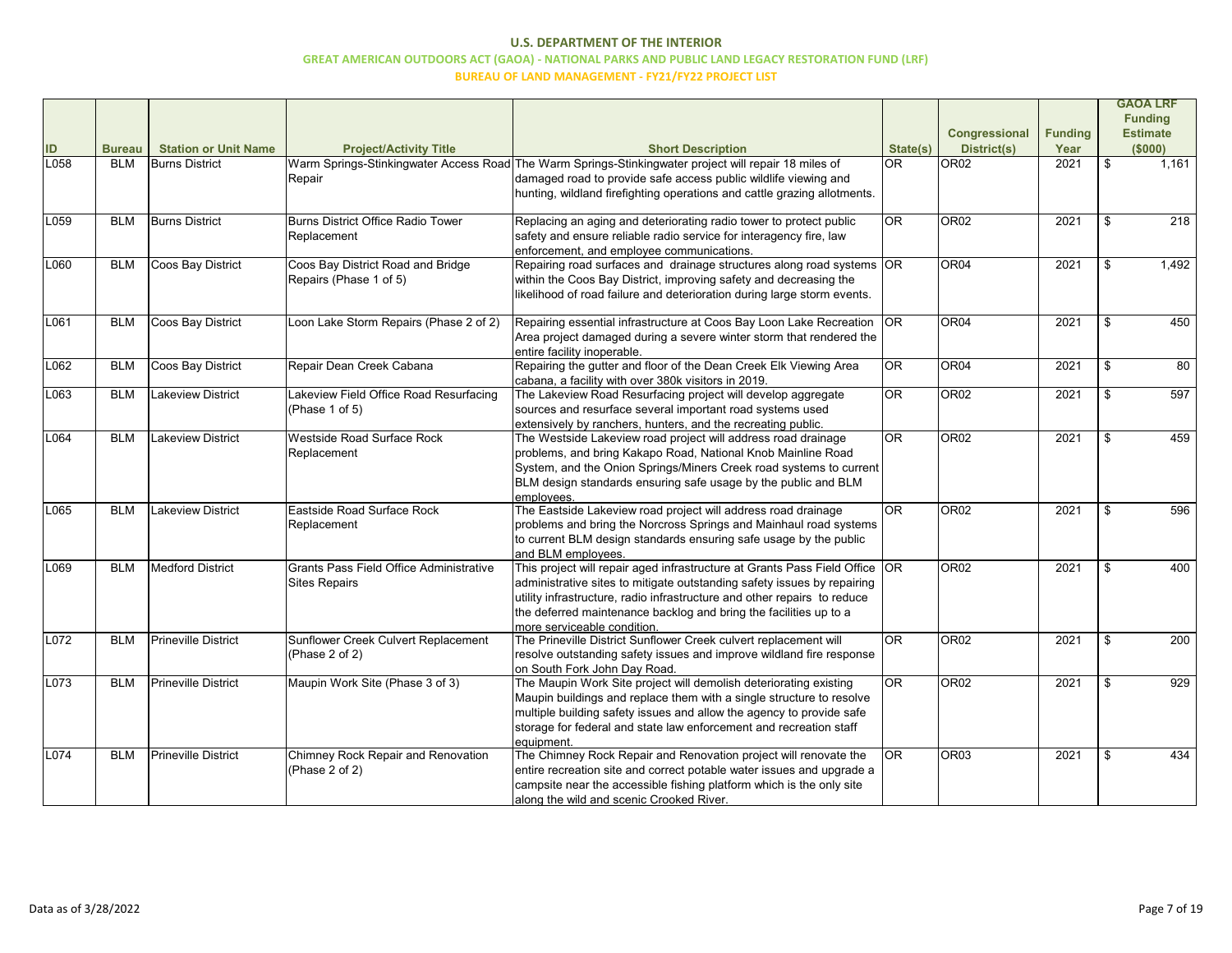|      |               |                                |                                                                                                       |                                                                                                                                                                                                                                                                                                      |                        |                      |                | <b>GAOA LRF</b> |
|------|---------------|--------------------------------|-------------------------------------------------------------------------------------------------------|------------------------------------------------------------------------------------------------------------------------------------------------------------------------------------------------------------------------------------------------------------------------------------------------------|------------------------|----------------------|----------------|-----------------|
|      |               |                                |                                                                                                       |                                                                                                                                                                                                                                                                                                      |                        |                      |                | <b>Funding</b>  |
|      |               |                                |                                                                                                       |                                                                                                                                                                                                                                                                                                      |                        | <b>Congressional</b> | <b>Funding</b> | <b>Estimate</b> |
| ID   | <b>Bureau</b> | <b>Station or Unit Name</b>    | <b>Project/Activity Title</b>                                                                         | <b>Short Description</b>                                                                                                                                                                                                                                                                             | State(s)               | <b>District(s)</b>   | Year           | (\$000)         |
| L075 | <b>BLM</b>    | Roseburg District              | Roseburg District Office and Security<br>Deficiency Repairs                                           | The Roseburg District Office and Security Deficiency Repairs project<br>will renovate the public areas, add public restroom facilities, improve<br>ADA accessibility, and correct physical security deficiencies to assure<br>the employees and visiting public are safe.                            | IOR.                   | OR <sub>04</sub>     | 2021           | \$<br>1,807     |
| L078 | <b>BLM</b>    | Spokane District               | Spokane District Historic Building<br>Stabilization                                                   | The Spokane District Historic Building Stabilization project will repair<br>and replace the existing structural elements at three historic buildings<br>to ensure a safe environment for the visiting public and will be<br>completed while maintaining the historical characteristics of each site. | <b>WA</b>              | <b>WA04</b>          | 2021           | 924             |
| L080 | <b>BLM</b>    | <b>Vale District</b>           | Burns Junction Fire Station Repair and<br>Renovation                                                  | The Burns Junction Fire Station Repair and Renovation project will<br>renovate the bathrooms, sleeping quarters, kitchen, and laundry<br>facilities of the Fire Station and will modernize aging infrastructure<br>and reduce annual maintenance costs.                                              | <b>OR</b>              | OR <sub>02</sub>     | 2021           | 2,688           |
| L081 | <b>BLM</b>    | <b>Vale District</b>           |                                                                                                       | NHOTIC Energy Conservation (Phase 3 of The National Historic Oregon Trail Interpretive Center project will<br>perform HVAC improvements and insulate the Exhibit building to<br>reduce annual maintenance costs.                                                                                     | $\overline{\text{OR}}$ | OR <sub>02</sub>     | 2021           | 1,035           |
| L082 | <b>BLM</b>    | Canyon Country District        | Canyon Rims Roads, Needles Overlook<br>Road, westernmost portion, maintenance<br>and repairs, Phase 2 | Modernizing infrastructure, enhancing public access and improving<br>safety by addressing the following: asphalt repaving, culvert<br>replacement, signage and guardrail.                                                                                                                            | UT                     | UT <sub>03</sub>     | 2021           | 4,089           |
| L083 | <b>BLM</b>    | Canyon Country District        | Monticello Trail, Mill Canyon Track site<br>boardwalk, maintenance                                    | Repairing 34-miles of trails and related drainage and a section of<br>boardwalk to protect historic trails and cultural resources. These<br>improvements will also enhance public experience and recreation<br>access                                                                                | lut                    | UT <sub>03</sub>     | 2021           | 350             |
| L084 | <b>BLM</b>    | Canyon Country District        | Moab Recreation site Repair (Phase 1 of                                                               | Modernizing infrastructure, addressing safety issues and improving<br>public recreation site access by correcting flood damage and related<br>drainage issues.                                                                                                                                       | UT                     | UT <sub>03</sub>     | 2021           | 200             |
| L085 | <b>BLM</b>    | Canyon Country District        | Hamburger Rock Campground repairs,<br>(Phase 2 of 2)                                                  | Modernizing infrastructure to address safety issues and improve<br>public recreation site access by correcting safety and drainage issues<br>by: road realignment and site relocation, regrading, channelization,<br>and culverts.                                                                   | lut                    | UT <sub>03</sub>     | 2021           | 135             |
| L086 | <b>BLM</b>    | Color Country District         | Hanging Rock Recreation Site and Road,<br>maintenance and repairs                                     | Modernize infrastructure to address safety issues and increase public UT<br>recreation site access by fixing entrance/exit site distances at<br>Highway 21. Project will also repair site road and camp units.                                                                                       |                        | UT <sub>02</sub>     | 2021           | 300             |
| L088 | <b>BLM</b>    | Color Country District         | Color Country Recreation Sites,<br>maintenance and repairs, Phase 2                                   | Reducing deferred maintenance while enhancing public experience,<br>improving recreation access and addressing public safety by:<br>repairing parking, handrails, fencing and drainage for both recreation<br>sites and campgrounds throughout the district.                                         | <b>IUT</b>             | UT <sub>02</sub>     | 2021           | 350             |
| L089 | <b>BLM</b>    | Color Country District         | Color Country Road Project maintenance<br>and repairs                                                 | Repairing road drainage and addressing safety issues including deep UT<br>ruts to improve recreation access to fishing, hunting, and camping at<br>three roads within the district.                                                                                                                  |                        | UT <sub>02</sub>     | 2021           | 300             |
| L090 | <b>BLM</b>    | <b>Green River District</b>    | Swasey's campground, parking<br>expansion, boat ramp repair                                           | Repairing and stabilizing a boat ramp to address low-water safety<br>issues, while also rehabilitating gravel access and parking. The<br>project will modernize infrastructure, create safer public access to<br>recreation and reduce deferred maintenance.                                         | UT                     | UT03                 | 2021           | 300             |
| L091 | <b>BLM</b>    | <b>Western Desert District</b> | Rosebud administrative site storage<br>structure replacement                                          | Modernizing infrastructure and improve safety and health by replacing UT<br>an unsafe existing warehouse with a modernized pre-fabricated steel<br>building on a concrete slab.                                                                                                                      |                        | UT01                 | 2021           | 500             |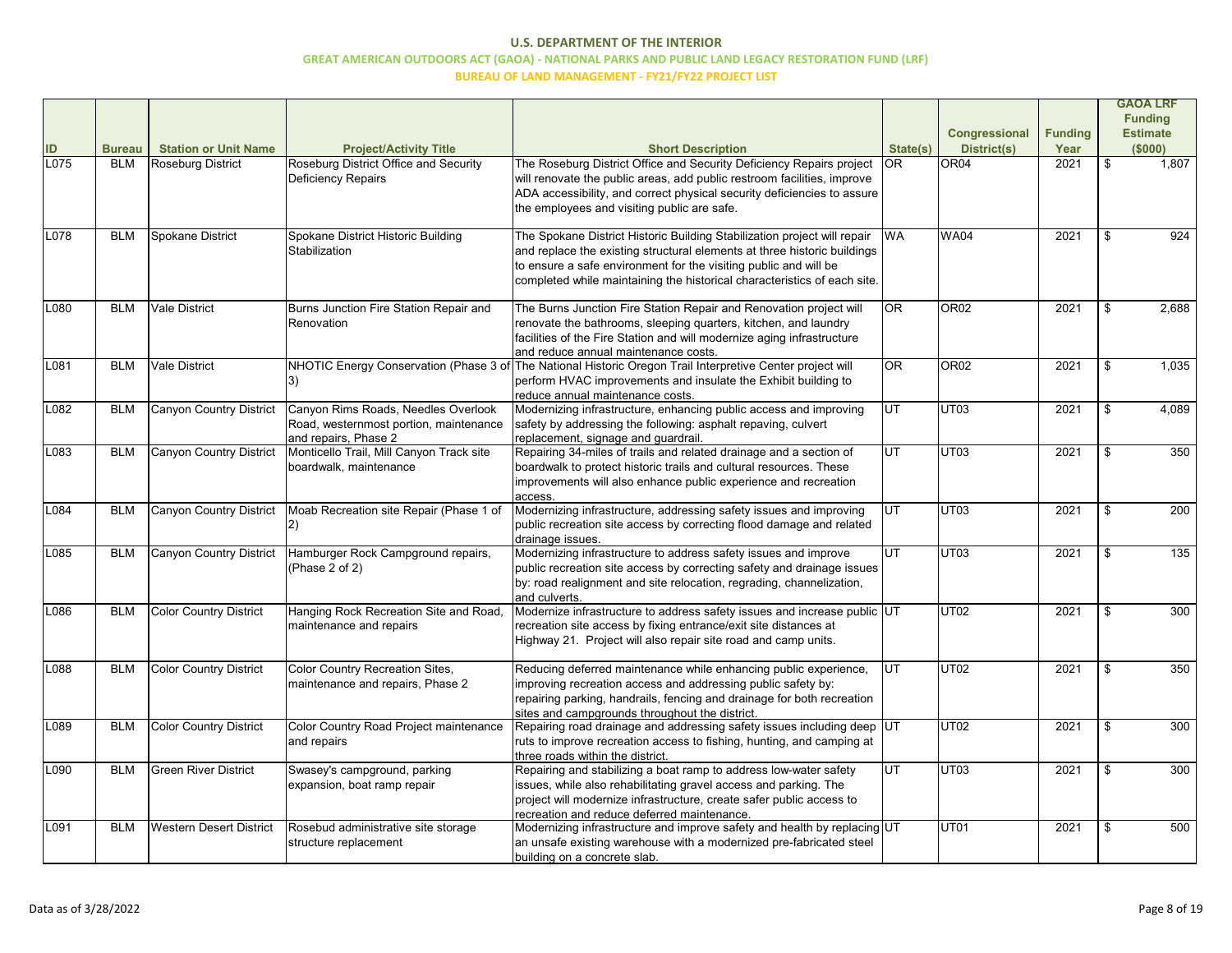|                  |               |                                |                                                                    |                                                                              |           |                      |                |     | <b>GAOA LRF</b>  |
|------------------|---------------|--------------------------------|--------------------------------------------------------------------|------------------------------------------------------------------------------|-----------|----------------------|----------------|-----|------------------|
|                  |               |                                |                                                                    |                                                                              |           |                      |                |     | <b>Funding</b>   |
|                  |               |                                |                                                                    |                                                                              |           | <b>Congressional</b> | <b>Funding</b> |     | <b>Estimate</b>  |
| ID               | <b>Bureau</b> | <b>Station or Unit Name</b>    | <b>Project/Activity Title</b>                                      | <b>Short Description</b>                                                     | State(s)  | <b>District(s)</b>   | Year           |     | (\$000)          |
| L092             | <b>BLM</b>    | <b>Western Desert District</b> | Little Sahara rec site maintenance,                                | mproving the public experience and ADA accessibility by replacing            | UT        | UT02                 | 2021           | \$  | 556              |
|                  |               |                                | (Phase 1 of 3)                                                     | 40-year old restrooms that lack serving capacity for the extensive           |           |                      |                |     |                  |
|                  |               |                                |                                                                    | public use they receive.                                                     |           |                      |                |     |                  |
| L093             | <b>BLM</b>    | Wind River Bighorn             | Fubar Dam                                                          | Decommissioning an obsolete dam to allow upstream water to flow              | <b>WY</b> | <b>WYAL</b>          | 2021           |     | 100              |
|                  |               | <b>Basin District</b>          |                                                                    | out of the reservoir in a controlled manner.                                 |           |                      |                |     |                  |
| L094             | <b>BLM</b>    | <b>Wind River Bighorn</b>      | Hyattville Logging Road                                            | The Hyattville Logging Road Project consists of roadway and                  | <b>WY</b> | <b>WYAL</b>          | 2021           |     | 897              |
|                  |               | <b>Basin District</b>          |                                                                    | corresponding drainage maintenance and repairs to improve road               |           |                      |                |     |                  |
|                  |               |                                |                                                                    | safety.                                                                      |           |                      |                |     |                  |
| L095             | <b>BLM</b>    | Wind River Bighorn             | National Minerals Lab Parking Lot                                  | This project eliminates poor drainage causing safety hazards and             | <b>WY</b> | <b>WYAL</b>          | 2021           |     | 350              |
|                  |               | <b>Basin District</b>          | Drainage                                                           | extends the life of the paved parking lot.                                   |           |                      |                |     |                  |
| L096             | <b>BLM</b>    | Wind River Bighorn             | Neiber Bridge Repair                                               | Neiber Bridge Repair Project will perform numerous maintenance               | <b>WY</b> | <b>WYAL</b>          | 2021           | \$  | 500              |
|                  |               | <b>Basin District</b>          |                                                                    | repairs to improve the safety and condition of the bridge.                   |           |                      |                |     |                  |
| L097             | <b>BLM</b>    | High Plains District           | Mills Ware Yard Paving                                             | Mills Ware Yard Repairs Project will repave the parking lot to resolve       | <b>WY</b> | <b>WYAL</b>          | 2021           |     | 300              |
|                  |               |                                |                                                                    | standing water issues and eliminate fall hazards from cracked and            |           |                      |                |     |                  |
|                  |               |                                |                                                                    | deteriorating pavement.                                                      |           |                      |                |     |                  |
| L098             | <b>BLM</b>    | <b>High Desert District</b>    | Little Robber Dam Repair                                           | Little Robber Dam Project will include various repairs and                   | <b>WY</b> | <b>WYAL</b>          | 2021           |     | 1,000            |
|                  |               |                                |                                                                    | maintenance items to reduce the deferred maintenance backlog,                |           |                      |                |     |                  |
|                  |               |                                |                                                                    | improving dam safety and reducing downstream hazards.                        |           |                      |                |     |                  |
| L099             | <b>BLM</b>    | <b>High Desert District</b>    | Rock Springs Wild Horse Holding Facility                           | The Rock Springs Wild Horse Holding Facility Project will eliminate          | WY        | <b>WYAL</b>          | 2021           |     | 400              |
|                  |               |                                | Repair                                                             | several safety concerns with the working chute structure, saddle             |           |                      |                |     |                  |
|                  |               |                                |                                                                    | storage building, and the working chutes.                                    |           |                      |                |     |                  |
| L <sub>100</sub> | <b>BLM</b>    | <b>High Desert District</b>    | Rock Springs Boiler Replacement                                    | Rock Springs Boiler Replacement Project will replace the failing boiler WY   |           | <b>WYAL</b>          | 2021           |     | 200              |
|                  |               |                                |                                                                    | heating system with a modern, efficient system designed to provide a         |           |                      |                |     |                  |
|                  |               |                                |                                                                    | safe and reliable heating system.                                            |           |                      |                |     |                  |
| L <sub>101</sub> | <b>BLM</b>    | Wind River Bighorn             | Gooseberry Recreation Site Repairs                                 | The Gooseberry Recreation Site Repairs Project will stabilize the            | WY        | <b>WYAL</b>          | 2021           |     | 1,103            |
|                  |               | <b>Basin District</b>          |                                                                    | existing natural trail, replace washed-out culverts, and repair the          |           |                      |                |     |                  |
|                  |               |                                |                                                                    | existing board walk, to mitigate trip and fall hazards and improve           |           |                      |                |     |                  |
|                  |               |                                |                                                                    | accessibility.                                                               |           |                      |                |     |                  |
| L102             | <b>BLM</b>    | Wind River Bighorn             | Snyder Creek Dam Repair                                            | The Snyder Creek Dam Project will include various repairs and                | <b>WY</b> | <b>WYAL</b>          | 2021           | \$. | 1,000            |
|                  |               | <b>Basin District</b>          |                                                                    | maintenance items on the dam embankment, spillway and                        |           |                      |                |     |                  |
|                  |               |                                |                                                                    | outletworks.                                                                 |           |                      |                |     |                  |
| L <sub>103</sub> | <b>BLM</b>    |                                | National Interagency Fire 300-Jack Wilson Headquarters Repairs &   | The project will replace two aging Uninterruptable Power System              | ID        | <b>ID01</b>          | 2021           |     | 1,010            |
|                  |               | Center                         | Uninterruptible Power Supply                                       | UPS) units that serve a mission-critical data center, repair failing         |           |                      |                |     |                  |
|                  |               |                                | Replacement                                                        | subgrade, heating systems, and finishes, in both the building.               |           |                      |                |     |                  |
| L <sub>106</sub> | <b>BLM</b>    |                                | National Interagency Fire 405-Hangar Fire Safety System            | The project will replace the outdated fire detection notification system ID  |           | <b>ID01</b>          | 2021           |     | 275              |
|                  |               | Center                         | <b>Replacement NIFC</b>                                            | and repair the HVAC system.                                                  |           |                      |                |     |                  |
| L <sub>107</sub> | <b>BLM</b>    |                                | National Interagency Fire Campus Storm Drain Piping Replacement    | The project will repair an aging storm water collection system that is       | lid       | <b>ID01</b>          | 2021           |     | $\overline{245}$ |
|                  |               | Center                         | <b>NIFC</b>                                                        | inadequate to manage storm water in accordance with clean water              |           |                      |                |     |                  |
|                  |               |                                |                                                                    | act requirements.                                                            |           |                      |                |     |                  |
| L201             | <b>BLM</b>    |                                | National Interagency Fire   100-Administration Repair, Access, and | The project will repair outstanding deferred maintenance items at the $ $ ID |           | ID <sub>02</sub>     | 2022           |     | 6,400            |
|                  |               | Center                         | Abatement                                                          | National Interagency Fire Center's 100-Administrative building, an           |           |                      |                |     |                  |
|                  |               |                                |                                                                    | administrative facility constructed in 1969. The project will bring the      |           |                      |                |     |                  |
|                  |               |                                |                                                                    | 20,000 square foot mission-critical facility into current accessibility      |           |                      |                |     |                  |
|                  |               |                                |                                                                    | code compliance, as well as abate hazardous material, protect critical       |           |                      |                |     |                  |
|                  |               |                                |                                                                    | emergency operations infrastructure, and create a sustainable and            |           |                      |                |     |                  |
|                  |               |                                |                                                                    | productive work environment for the interagency wildland fire support        |           |                      |                |     |                  |
|                  |               |                                |                                                                    | staff.                                                                       |           |                      |                |     |                  |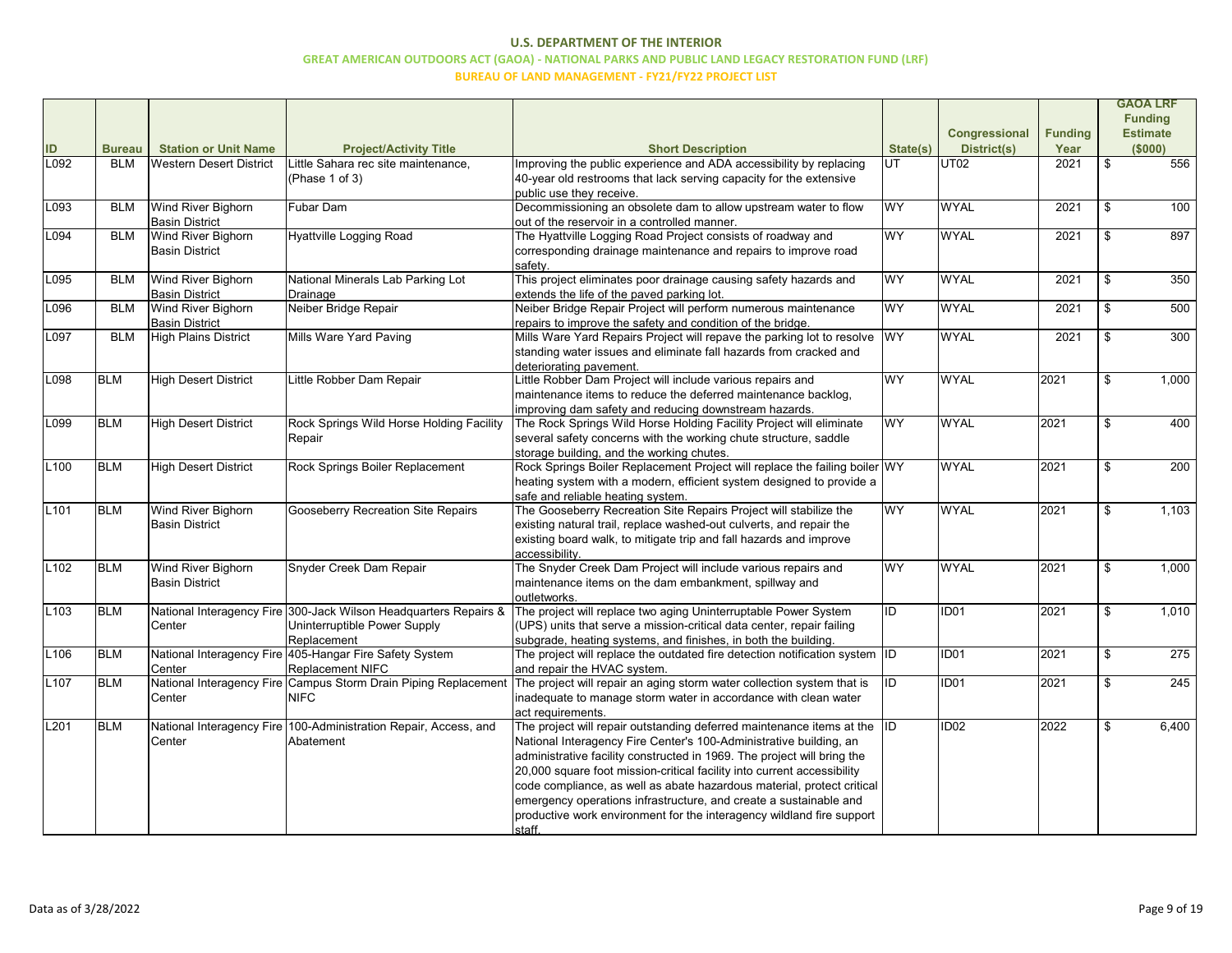|      |               |                                |                                                              |                                                                                                                              |           |                      |                |       | <b>GAOA LRF</b>                   |
|------|---------------|--------------------------------|--------------------------------------------------------------|------------------------------------------------------------------------------------------------------------------------------|-----------|----------------------|----------------|-------|-----------------------------------|
|      |               |                                |                                                              |                                                                                                                              |           | <b>Congressional</b> | <b>Funding</b> |       | <b>Funding</b><br><b>Estimate</b> |
| ID   | <b>Bureau</b> | <b>Station or Unit Name</b>    | <b>Project/Activity Title</b>                                | <b>Short Description</b>                                                                                                     | State(s)  | <b>District(s)</b>   | Year           |       | (\$000)                           |
| L202 | <b>BLM</b>    | Medford and NW                 | Oregon Bridge Rehabilitation                                 | This project will perform replacement and structural repairs to five                                                         | lor       | OR02, OR05           | 2022           | $\$\$ | 7,999                             |
|      |               | <b>Districts</b>               |                                                              | bridges on main haul roads in Oregon. Repair and replacement of                                                              |           |                      |                |       |                                   |
|      |               |                                |                                                              | these bridges will provide safe access for legal loads and the                                                               |           |                      |                |       |                                   |
| L203 | <b>BLM</b>    | South Eastern District         | Jupiter Inlet Lighthouse Building and Site                   | traveling public accessing public lands.<br>This project provides repairs and improvements to existing facilities            | IFL       | FL <sub>18</sub>     | 2022           |       | 6,140                             |
|      |               |                                | Repair                                                       | for visitors and staff at the Jupiter Inlet Outstanding Natural Area.                                                        |           |                      |                |       |                                   |
|      |               |                                |                                                              | This unique site serves more than 100,000 visitors a year, providing a                                                       |           |                      |                |       |                                   |
|      |               |                                |                                                              | variety of recreational and educational opportunities. The project                                                           |           |                      |                |       |                                   |
|      |               |                                |                                                              | includes the construction of critical shoreline stabilization features to                                                    |           |                      |                |       |                                   |
|      |               |                                |                                                              | end shoreline erosion, as well as the demolition of unnecessary                                                              |           |                      |                |       |                                   |
|      |               |                                |                                                              | buildings and infrastructure. Performing this work will increase                                                             |           |                      |                |       |                                   |
|      |               |                                |                                                              | visitation and sustain visitor safety and enjoyment.                                                                         |           |                      |                |       |                                   |
| L204 | <b>BLM</b>    |                                | High Desert District/High Wyoming BLM Dam Safety Repairs and | This project repairs three high hazard dams and associated features                                                          | <b>WY</b> | <b>WYAL</b>          | 2022           | \$    | 2,795                             |
|      |               | <b>Plains District</b>         | Maintenance Projects                                         | in Wyoming. The repair of dam spillways, gates, and outlet structures                                                        |           |                      |                |       |                                   |
|      |               |                                |                                                              | will improve the safe operation of the dams. Additional embankment                                                           |           |                      |                |       |                                   |
|      |               |                                |                                                              | maintenance and installation of protective riprap will stabilize the                                                         |           |                      |                |       |                                   |
|      |               |                                |                                                              | dams and prevent seepage and erosion.                                                                                        |           |                      |                |       |                                   |
| L205 | <b>BLM</b>    | <b>Colorado River District</b> | La Posa Wastewater Septic/Lagoon                             | The project will repair deferred maintenance issues at the La Posa                                                           | AZ        | AZ04                 | 2022           | \$    | 5,140                             |
|      |               |                                | Replacement (Phase 3 of 3) and Site<br>Road Repairs          | Long Term Visitor Areas (North, South and West). The three<br>recreation areas were established in 1983 to address the ever- |           |                      |                |       |                                   |
|      |               |                                |                                                              | increasing demand for wintertime RV camping opportunities in the                                                             |           |                      |                |       |                                   |
|      |               |                                |                                                              | southwest. The project will replace an aging and undersized septic                                                           |           |                      |                |       |                                   |
|      |               |                                |                                                              | leach field with a waste water lagoon to prevent groundwater pollution                                                       |           |                      |                |       |                                   |
|      |               |                                |                                                              | and provide a sustainable solution for increasing visitor waste into the                                                     |           |                      |                |       |                                   |
|      |               |                                |                                                              | future. Additional work includes repaving 6 miles of asphalt surfaced                                                        |           |                      |                |       |                                   |
|      |               |                                |                                                              | roads and reconditioning 6.5 miles of natural surface roads to provide                                                       |           |                      |                |       |                                   |
|      |               |                                |                                                              | the visiting public safe access to nearby recreational activities.                                                           |           |                      |                |       |                                   |
| L206 | <b>BLM</b>    | Boise District, Coeur          | Idaho Statewide Recreation Site Repairs                      | The project will repair outstanding deferred maintenance issues at                                                           | ID        | <b>ID01,ID02</b>     | 2022           | \$    | 4,824                             |
|      |               | d'Alene District, Idaho        |                                                              | several high use recreation sites throughout the state of Idaho. This                                                        |           |                      |                |       |                                   |
|      |               | Falls District, Twin Falls     |                                                              | project will repair recreation site buildings, parking lots, roads, water                                                    |           |                      |                |       |                                   |
|      |               | <b>District</b>                |                                                              | systems, boat ramps and docks, all of which benefit the public who                                                           |           |                      |                |       |                                   |
|      |               |                                |                                                              | hike, bike, fish, raft and enjoy the state's most beautiful and enjoyable                                                    |           |                      |                |       |                                   |
| L207 | <b>BLM</b>    | Eastern Montana                | Montana/Dakotas Recreation, Roads, and                       | public lands.<br>The project will repair outstanding deferred maintenance items at                                           | MT, SD    | MTAL, SDAL           | 2022           | \$    | 6,140                             |
|      |               | Dakotas District, North        | Dam Repairs                                                  | numerous high use recreation sites, hazard classified dams, and                                                              |           |                      |                |       |                                   |
|      |               | Central District, Western      |                                                              | roads which provide access to public lands within the states of                                                              |           |                      |                |       |                                   |
|      |               | Montana District               |                                                              | Montana and South Dakota. Repairs include roof and bridge                                                                    |           |                      |                |       |                                   |
|      |               |                                |                                                              | replacements, dam embankment repairs, and road regrading and                                                                 |           |                      |                |       |                                   |
|      |               |                                |                                                              | drainage improvements that will provide long-term solutions to                                                               |           |                      |                |       |                                   |
|      |               |                                |                                                              | numerous recreation assets, dams and roads that the public will                                                              |           |                      |                |       |                                   |
|      |               |                                |                                                              | continue to eniov into the future.                                                                                           |           |                      |                |       |                                   |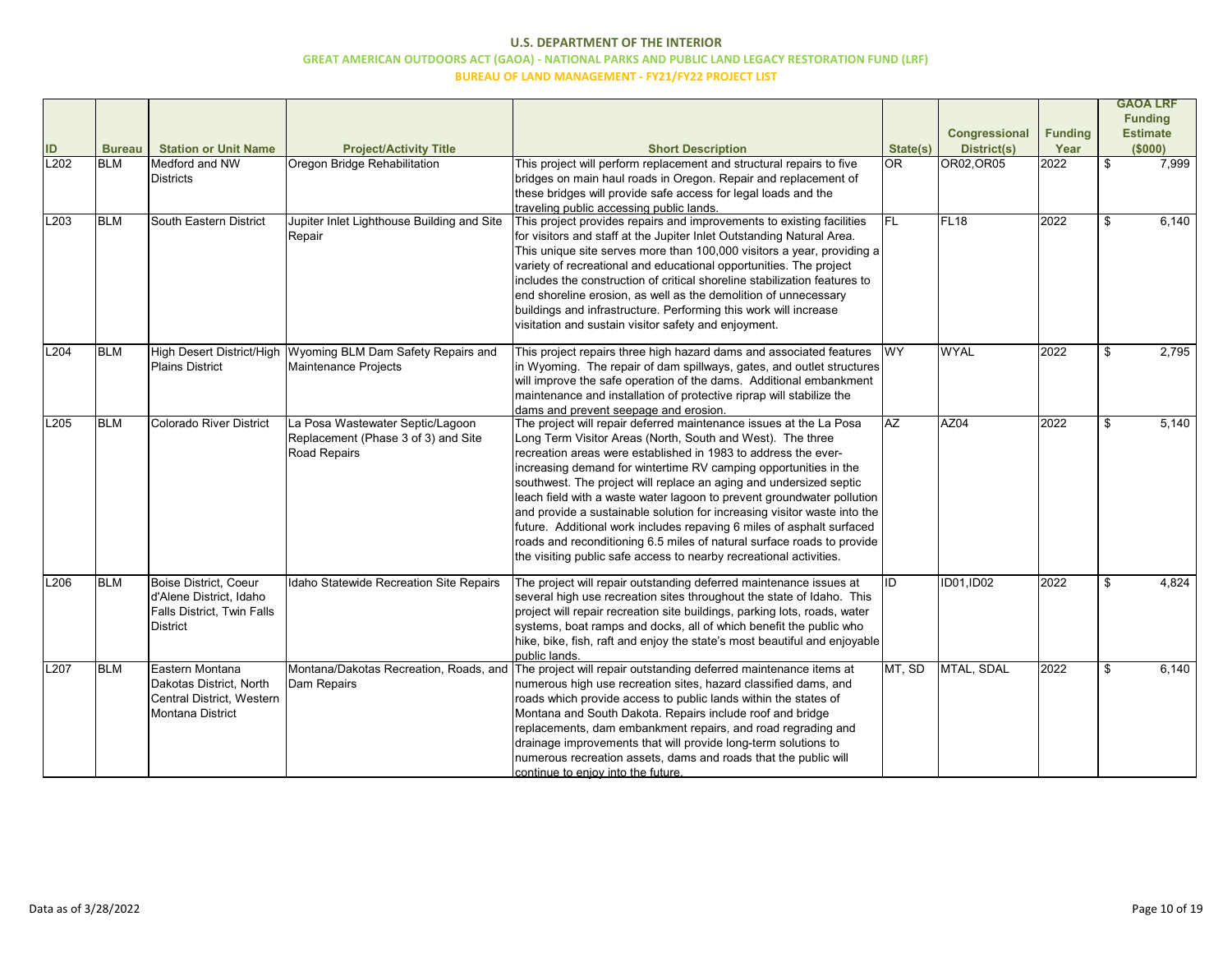|      |               |                                |                                                          |                                                                              |           |                      |                |                | <b>GAOA LRF</b> |
|------|---------------|--------------------------------|----------------------------------------------------------|------------------------------------------------------------------------------|-----------|----------------------|----------------|----------------|-----------------|
|      |               |                                |                                                          |                                                                              |           |                      |                |                | <b>Funding</b>  |
|      |               |                                |                                                          |                                                                              |           | Congressional        | <b>Funding</b> |                | <b>Estimate</b> |
|      | <b>Bureau</b> | <b>Station or Unit Name</b>    | <b>Project/Activity Title</b>                            | <b>Short Description</b>                                                     | State(s)  | <b>District(s)</b>   | Year           |                | (\$000)         |
| L208 | <b>BLM</b>    | <b>Color Country and Paria</b> | <b>Color Country and Paria River District</b>            | This project will provide repairs to recreation assets and trail heads at UT |           | UT <sub>02</sub>     | 2022           | $\mathfrak{F}$ | 4,500           |
|      |               | <b>River Districts</b>         | <b>Recreation Site Repairs</b>                           | Grand Staircase-Escalante National Monument, Red Cliffs National             |           |                      |                |                |                 |
|      |               |                                |                                                          | Conservation Areas, and various campgrounds and recreation sites             |           |                      |                |                |                 |
|      |               |                                |                                                          | in Utah. Recreation asset repairs include water system repair, roof          |           |                      |                |                |                 |
|      |               |                                |                                                          | replacement, fence maintenance, and solar panel replacement to               |           |                      |                |                |                 |
|      |               |                                |                                                          | improve recreation site safety and visitor experience. Additional            |           |                      |                |                |                 |
|      |               |                                |                                                          | repairs to transportation assets including trail maintenance, bridge         |           |                      |                |                |                 |
|      |               |                                |                                                          | replacement, and road repairs, will improve visitor access to these          |           |                      |                |                |                 |
|      |               |                                |                                                          | popular public lands destinations.                                           |           |                      |                |                |                 |
| L209 | <b>BLM</b>    |                                | Northwest, Medford, and Western Oregon District Projects | The project will repair outstanding Deferred Maintenance issues              | lor       | OR01, OR04, OR02021  |                | \$             | 9,523           |
|      |               | <b>Roseburg Districts</b>      |                                                          | throughout western Oregon at recreation sites, administrative                |           |                      |                |                |                 |
|      |               |                                |                                                          | facilities, and paved road infrastructure in the NW, Medford, and            |           |                      |                |                |                 |
|      |               |                                |                                                          | Roseburg Districts. The project will make structural and mechanical          |           |                      |                |                |                 |
|      |               |                                |                                                          | repairs to facilities, repair infrastructure at recreation sites, replace    |           |                      |                |                |                 |
|      |               |                                |                                                          | culverts on roads and repair bridges.                                        |           |                      |                |                |                 |
| L210 | <b>BLM</b>    | <b>Grand Junction Air</b>      | <b>Grand Junction Air Center Tanker Base</b>             | This project repairs the Grand Junction Air Center (GJAC) complex, a CO      |           | CO <sub>03</sub>     | 2022           | \$             | 5,630           |
|      |               | Center                         | Repairs, Phase 1                                         | multi-purpose wildland fire management and operation center that             |           |                      |                |                |                 |
|      |               |                                |                                                          | plays a critical role in national interagency wildland fire support. The     |           |                      |                |                |                 |
|      |               |                                |                                                          | project will eliminate safety hazards by replacing multiple structurally     |           |                      |                |                |                 |
|      |               |                                |                                                          | deficient buildings with a single cost-effective building that will          |           |                      |                |                |                 |
|      |               |                                |                                                          | consolidate units to increase efficiency and reduce operation costs.         |           |                      |                |                |                 |
|      |               |                                |                                                          | Additional structural repairs to the Tanker Base concrete apron              |           |                      |                |                |                 |
|      |               |                                |                                                          | pavement will correct multiple deficiencies and bring the apron into         |           |                      |                |                |                 |
|      |               |                                |                                                          | compliance with FAA requirements.                                            |           |                      |                |                |                 |
| L211 | <b>BLM</b>    | <b>Fairbanks District</b>      | White Mountains National Recreation                      | The project repairs the Nome Creek Road which provides year-                 | lak       | AKAL                 | 2022           | -\$            | 10,400          |
|      |               |                                | Area Access Repairs                                      | around access to the White Mountains National Recreation Area and            |           |                      |                |                |                 |
|      |               |                                |                                                          | sole access to Beaver Creek Wild and Scenic River. The eighteen-             |           |                      |                |                |                 |
|      |               |                                |                                                          | mile road will be repaired by grading and restoring lost aggregate           |           |                      |                |                |                 |
|      |               |                                |                                                          | surfacing, repairing culverts to improve drainage, and repairing the         |           |                      |                |                |                 |
|      |               |                                |                                                          | site roads providing access to Mt. Prindle and Ophir Creek                   |           |                      |                |                |                 |
|      |               |                                |                                                          | campgrounds and other spur roads.                                            |           |                      |                |                |                 |
| L212 | <b>BLM</b>    | Central California and         | Combined California Historic                             | This project rehabilitates and repairs three historic sites in California    | ICA       | CA02, CA18, CA222022 |                | \$             | 4,210           |
|      |               | Northern California            | <b>Rehabilitation Project</b>                            | to improve visitor education and enjoyment. The deferred                     |           |                      |                |                |                 |
|      |               | <b>Districts</b>               |                                                          | maintenance repairs and preservation of the historic Punta Gorda             |           |                      |                |                |                 |
|      |               |                                |                                                          | Light Station, Walker Cabin, and Cotoni-Coast Dairies Cheese Barn            |           |                      |                |                |                 |
|      |               |                                |                                                          | Historic Sites will provide historically accurate repairs that are           |           |                      |                |                |                 |
|      |               |                                |                                                          | essential to provide safe conditions for the visiting public. Performing     |           |                      |                |                |                 |
|      |               |                                |                                                          | overdue repairs to these unique and irreplaceable historic structures        |           |                      |                |                |                 |
|      |               |                                |                                                          | will allow the BLM to focus on routine maintenance going forward.            |           |                      |                |                |                 |
|      |               |                                |                                                          |                                                                              |           |                      |                |                |                 |
| L213 | <b>BLM</b>    | Winnemucca and                 | Nevada Recreation Safety and Access                      | This project performs repairs at high visitation destinations including,     | <b>NV</b> | NV02, NV03           | 2022           | -\$            | 2,476           |
|      |               | Southern Nevada                | Repairs                                                  | Red Rock Canyon National Conservation Area, Pine Forest, Water               |           |                      |                |                |                 |
|      |               | <b>Districts</b>               |                                                          | Canyon, Willow Springs, and Walking Box Ranch. Project work                  |           |                      |                |                |                 |
|      |               |                                |                                                          | includes road grading and drainage repairs to provide safe public            |           |                      |                |                |                 |
|      |               |                                |                                                          | access and repairs to historic buildings, trail bridges, and septic          |           |                      |                |                |                 |
|      |               |                                |                                                          | system and vault restrooms to improve visitor experiences on public          |           |                      |                |                |                 |
|      |               |                                |                                                          | <u>lands.</u>                                                                |           |                      |                |                |                 |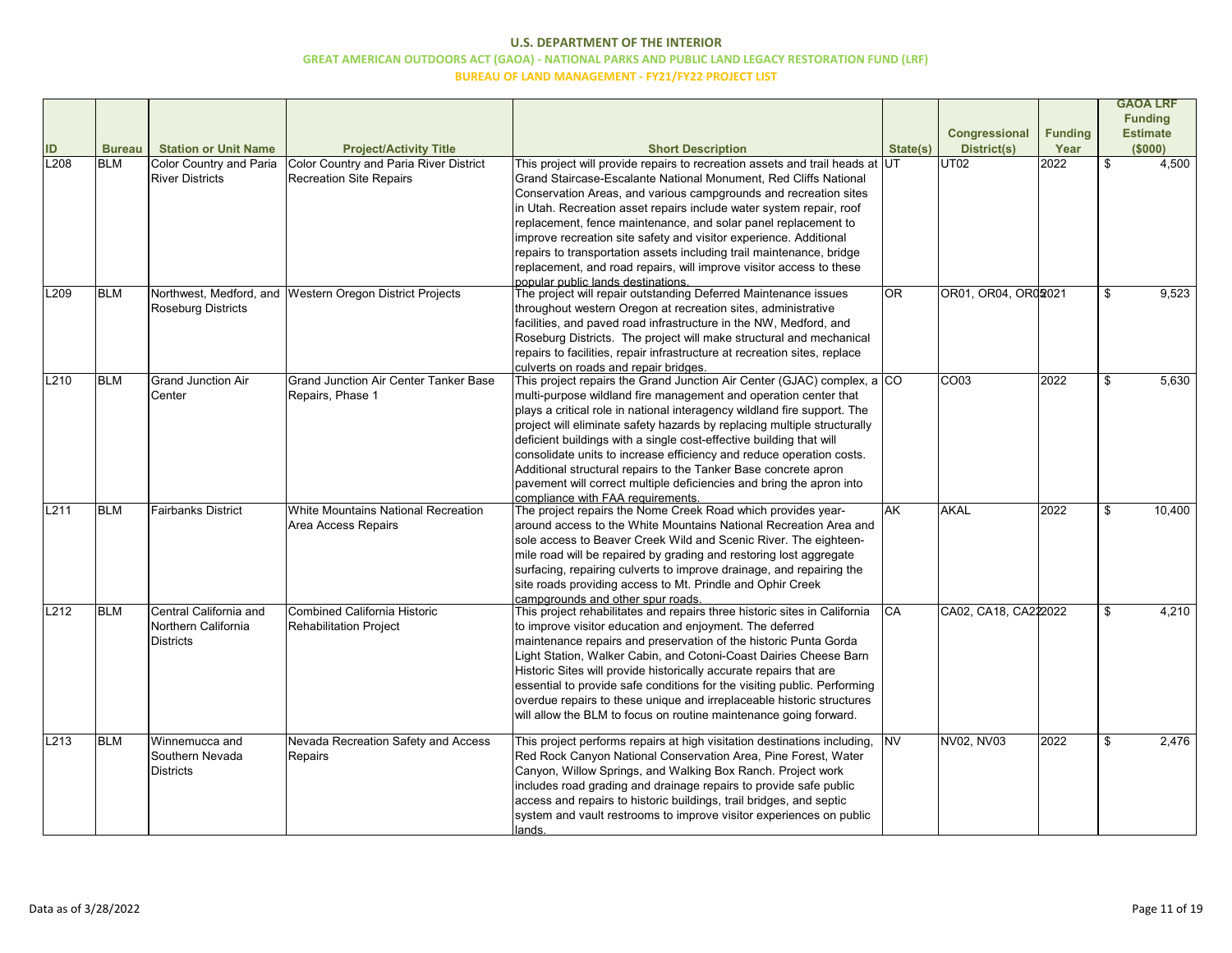| ID           | <b>Bureau</b> | <b>Station or Unit Name</b>                        | <b>Project/Activity Title</b>                                                     | <b>Short Description</b>                                                                                                                                                                                                                                                                                                                                                                                                                                                                                                                           | State(s)  | <b>Congressional</b><br>District(s) | <b>Funding</b><br>Year | <b>GAOA LRF</b><br><b>Funding</b><br><b>Estimate</b><br>(\$000) |
|--------------|---------------|----------------------------------------------------|-----------------------------------------------------------------------------------|----------------------------------------------------------------------------------------------------------------------------------------------------------------------------------------------------------------------------------------------------------------------------------------------------------------------------------------------------------------------------------------------------------------------------------------------------------------------------------------------------------------------------------------------------|-----------|-------------------------------------|------------------------|-----------------------------------------------------------------|
| L214         | <b>BLM</b>    | Las Cruces District                                | <b>Starvation Draw Detention Dams</b><br>Decommissioning (Phase 2 of 2)           | The five Starvation Draw dams no longer support the resource<br>management program. This project will construct grade control<br>structures in the dam embankments to control future stormwater and<br>will serve to decommission the five dam structures and eliminate the<br>deferred maintenance backlog.                                                                                                                                                                                                                                       | <b>NM</b> | <b>NM02</b>                         | 2022                   | 3,033                                                           |
| L215         | <b>BLM</b>    | Gila Box Riparian<br>National Conservation<br>Area | <b>Gila Box Recreation Sites and Access</b><br>Roadway Reconstruction and Repairs | This project repairs deferred maintenance at numerous campgrounds  AZ<br>and recreation areas in the Gila Box Riparian National Conservation<br>Area (NCA) to improve the visitor experience in this unique area with<br>woodlands, river beaches and rock cliffs. The project will repair or<br>replace picnic tables, fire rings, kiosks, fencing, host site facilities,<br>and site grading. Additional work to roads and low water crossings will<br>increase visitor safety when traveling within the NCA to the various<br>recreation sites. |           | AZ02                                | 2022                   | 5,400                                                           |
|              | <b>BLM</b>    | Bureau-wide                                        | Program Administration (Indirect Costs)                                           | Program Administration (Indirect Costs)                                                                                                                                                                                                                                                                                                                                                                                                                                                                                                            |           |                                     | 2021                   | 2,850                                                           |
|              |               |                                                    |                                                                                   |                                                                                                                                                                                                                                                                                                                                                                                                                                                                                                                                                    |           |                                     | 2022                   | 2,688                                                           |
|              | <b>BLM</b>    | Bureau-wide                                        | <b>Contingency Fund</b>                                                           | <b>Contingency Fund</b>                                                                                                                                                                                                                                                                                                                                                                                                                                                                                                                            |           |                                     | 2021                   | 251                                                             |
| <b>Total</b> |               |                                                    |                                                                                   |                                                                                                                                                                                                                                                                                                                                                                                                                                                                                                                                                    |           |                                     | 2022                   | 11,826<br>184,601                                               |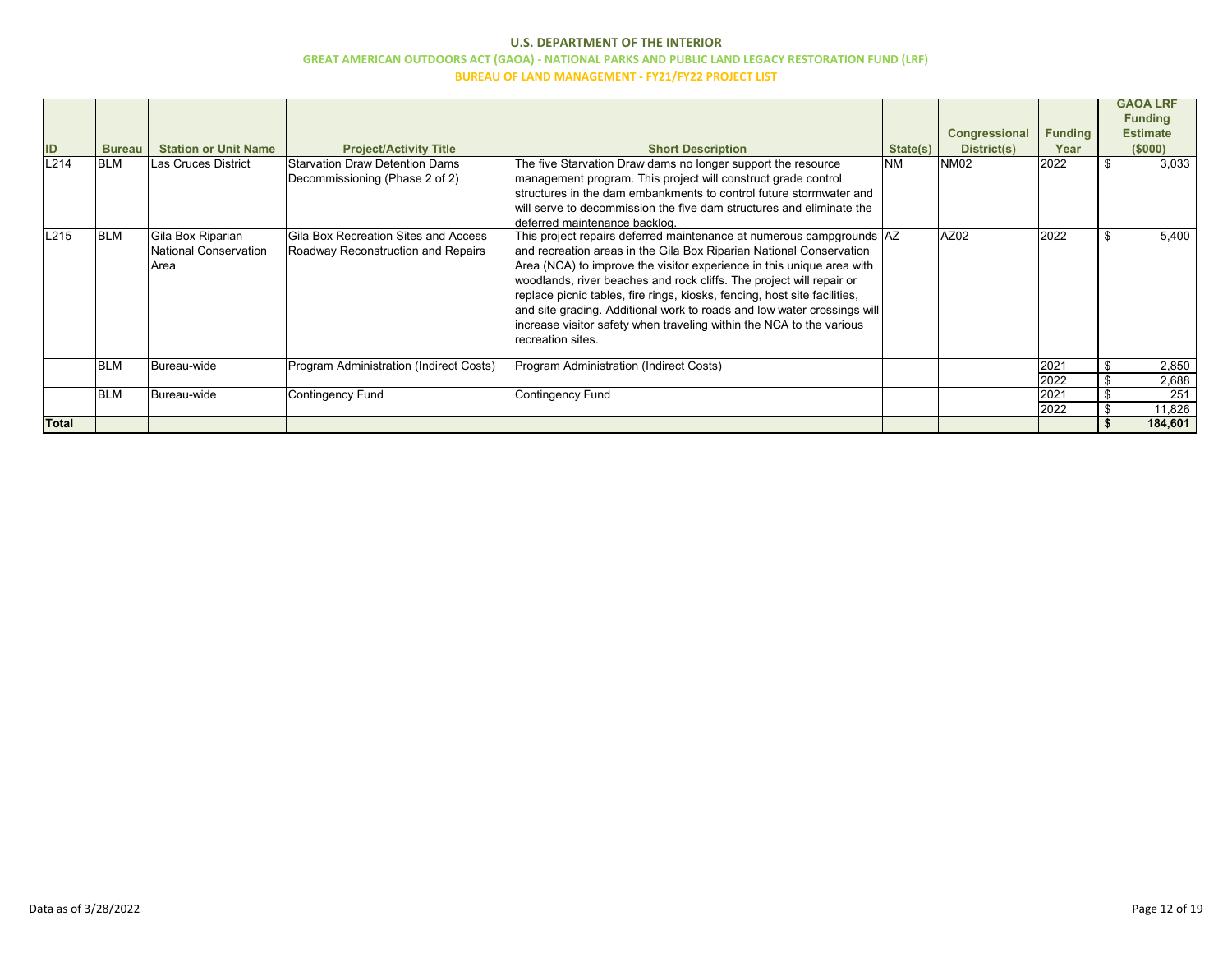|      |               |                                                                      |                                                                                                                          |                                                                                                                                                                                                                                                                                                                                                                                                                                                                                                                                                                                                                                                                                                                    |           |                                   |                |                | <b>GAOA LRF</b>         |
|------|---------------|----------------------------------------------------------------------|--------------------------------------------------------------------------------------------------------------------------|--------------------------------------------------------------------------------------------------------------------------------------------------------------------------------------------------------------------------------------------------------------------------------------------------------------------------------------------------------------------------------------------------------------------------------------------------------------------------------------------------------------------------------------------------------------------------------------------------------------------------------------------------------------------------------------------------------------------|-----------|-----------------------------------|----------------|----------------|-------------------------|
|      |               |                                                                      |                                                                                                                          |                                                                                                                                                                                                                                                                                                                                                                                                                                                                                                                                                                                                                                                                                                                    |           | <b>Congressional</b>              | <b>Funding</b> |                | <b>Funding Estimate</b> |
| ID   | <b>Bureau</b> | <b>Station or Unit Name</b>                                          | <b>Project/Activity Title</b>                                                                                            | <b>Short Description</b>                                                                                                                                                                                                                                                                                                                                                                                                                                                                                                                                                                                                                                                                                           | State(s)  | <b>District(s)</b>                | Year           |                | (\$000)                 |
| N001 | <b>NPS</b>    | Preservation<br><b>Maintenance Action</b><br>Teams at Multiple Parks | <b>GAOA Maintenance Action Team</b>                                                                                      | The NPS's Historic Preservation Training Center (HPTC) and Historic Multiple<br>Architecture, & Engineering Center (HACE) will stand up Preservation<br>Maintenance Action Team (MAT) to achieve cost efficiencies and<br>strengthen capacities within the HPTC and NPS workforce. This will<br>require hiring Wage Grade (WG) and General Services Professionals<br>to increase proactive life-cycle and deferred maintenance through<br>HPTC Preservation MAT. HPTC project delivery averages 35-50%<br>below contracted construction cost. Preservation MAT will be paired<br>and developed to focus on specific regional areas and will focus on<br>some of the key resource maintenance needs of those areas. |           | Multiple                          | 2021           | $\mathfrak{S}$ | 14,116                  |
| N003 | <b>NPS</b>    | Cuyahoga Valley<br>National Park                                     | <b>Demolish Vacant Excess Structures</b>                                                                                 | This project will address public hazards, remove excess assets of the $\vert$ OH<br>park, and reduce O&M liability by removing deteriorated structures<br>on tracts of land, and restoring those tracts to natural conditions.                                                                                                                                                                                                                                                                                                                                                                                                                                                                                     |           | OH13, OH14                        | 2021           | $\mathfrak{S}$ | 3,392                   |
| N004 | <b>NPS</b>    | Fort Vancouver National<br><b>Historic Site</b>                      | Rehabilitate Historic Main Parade Ground<br>Barracks Building, Parking Areas, and<br>Pathways for Visitor and Tenant Use | This project will rehabilitate a barracks building in the east portion of<br>the historic Vancouver Barracks, rehabilitate parking areas, and<br>provide pedestrian connections. The rehabilitation will address safety,<br>accessibility, and energy efficiency while preserving the historic fabric<br>and character defining features.                                                                                                                                                                                                                                                                                                                                                                          | <b>WA</b> | <b>WA03</b>                       | 2021           | $\mathfrak{S}$ | 18,617                  |
| N007 | <b>NPS</b>    | <b>Grand Teton National</b><br>Park                                  | Correct Roof and Building Failures at<br><b>HQ/Maintenance/Dispatch Complex</b>                                          | This project will replace the roof and address safety needs on the<br>three story park headquarters facility. This project corrects cascading<br>failures related to original construction and two major renovations. It<br>will remove the entire roof system down to the structural elements<br>and replace it with a consistent roof system.                                                                                                                                                                                                                                                                                                                                                                    | <b>WY</b> | <b>WYAL</b>                       | 2021           | $\mathfrak{S}$ | 15,901                  |
| N008 | <b>NPS</b>    | San Juan National<br><b>Historic Site</b>                            | Stabilize Cliff at San Fernando Bastion                                                                                  | This project will stabilize the cliff at San Fernando Bastion, which<br>forms part of the foundation and support for the Castillo's esplanade.<br>It corrects safety issue with falling rocks above a popular urban<br>recreational trail                                                                                                                                                                                                                                                                                                                                                                                                                                                                          | PR        | <b>PRAL</b>                       | 2021           | \$             | 8,212                   |
| N009 | <b>NPS</b>    | Shenandoah National<br>Park                                          | Remove Obsolete Structures and Restore<br>Areas to Native Condition                                                      | This project will dispose of unneeded assets and associated features. VA<br>All areas will be restored to natural conditions.                                                                                                                                                                                                                                                                                                                                                                                                                                                                                                                                                                                      |           | <b>VA05, VA07</b>                 | 2021           | $\mathfrak{P}$ | 3,516                   |
| N010 | <b>NPS</b>    | <b>Yosemite National Park</b>                                        | Repair and Replace 70KV Transmission<br>Line From Parkline to Hwy 140<br>Powerhouse                                      | This project will address critical failing electrical infrastructure<br>including high voltage transmission lines that serves multiple areas.                                                                                                                                                                                                                                                                                                                                                                                                                                                                                                                                                                      | CA        | <b>CA04</b>                       | 2021           | \$             | 11,824                  |
| N011 | <b>NPS</b>    | <b>Blue Ridge Parkway</b>                                            | Replace Laurel Fork Bridge                                                                                               | This project will replace the existing Laurel Fork Bridge on the Blue<br>Ridge Parkway (BLRI). The existing Laurel Fork Bridge is a 5-span,<br>two-girder steel bridge with a cast-in-place concrete deck. It is 546<br>feet long, 28 feet wide, and was built in 1939                                                                                                                                                                                                                                                                                                                                                                                                                                             | <b>NC</b> | <b>NC05</b>                       | 2021           | $\mathfrak{S}$ | 35,314                  |
| N012 | <b>NPS</b>    | <b>Blue Ridge Parkway</b>                                            | <b>BLRI Reconstruction (NC)</b>                                                                                          | The road and associated driving experience is the park's primary<br>reason for designation. The project rehabilitates and reconstructs<br>75.5 miles of mainline parkway within North Carolina (road segments<br>2B-2H) as well as associated overlooks, on/off ramps and park areas.                                                                                                                                                                                                                                                                                                                                                                                                                              | <b>NC</b> | <b>NC05, NC10,</b><br><b>NC11</b> | 2021           | \$             | 123,500                 |
| N013 | <b>NPS</b>    | <b>Boston National</b><br><b>Historical Park</b>                     | Restore Dorchester Monument and<br>Hardscapes                                                                            | Implement structural repair and restoration of the commemorative<br>tower at Dorchester Heights Monument, an iconic feature of Boston's<br>cultural landscape. The work includes foundation, superstructure,<br>exterior enclosure, roofing, interior, stairs, HVAC, Electrical and site<br>improvements that provide access to and around the park including<br>all flatwork, stairs, ramps, footers, retaining walls, drainage and<br>handrails. New ramps will be installed in accordance with accessibility<br>quidelines.                                                                                                                                                                                     | <b>MA</b> | <b>MA08</b>                       | 2021           | \$             | 25,385                  |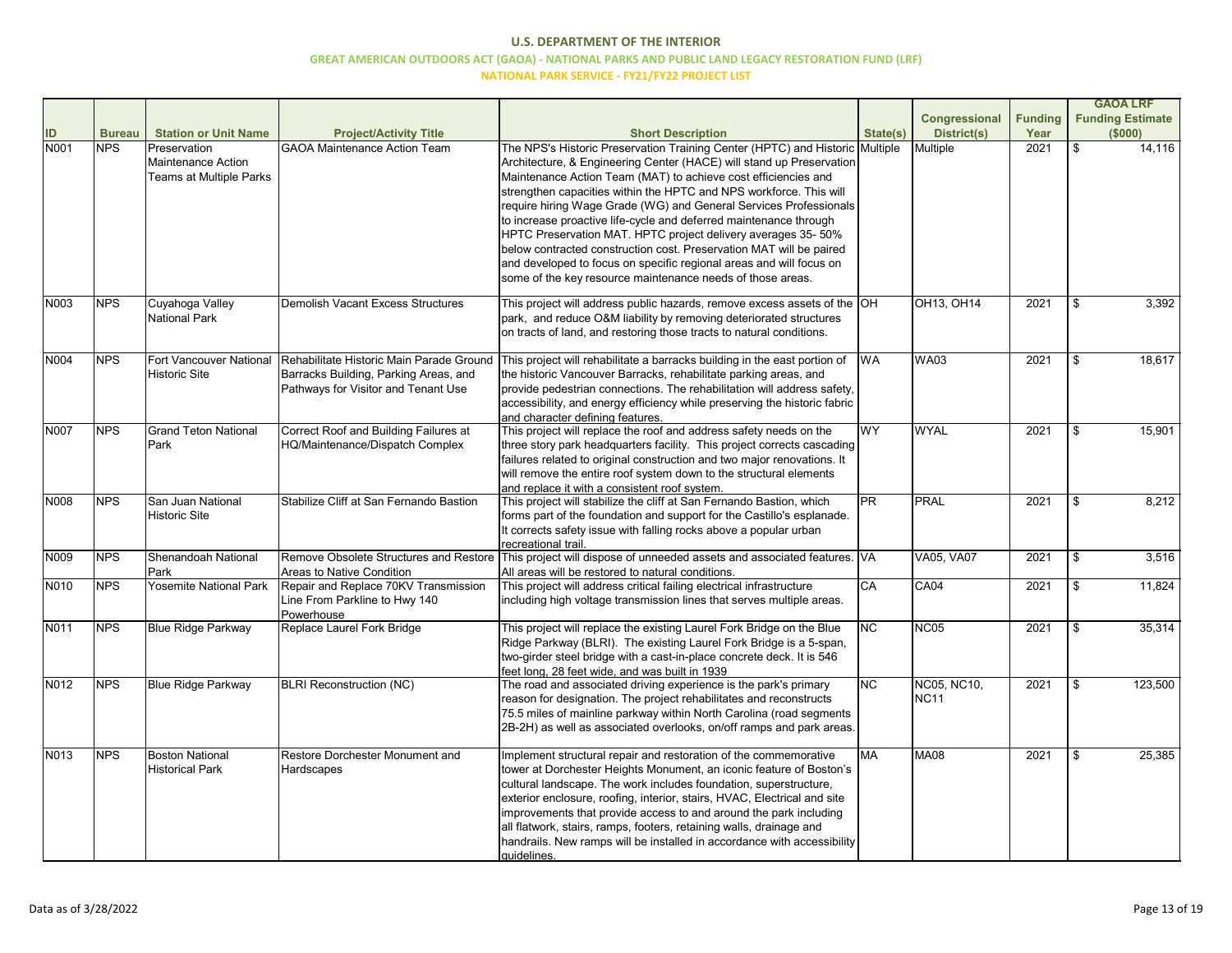|             |               |                                                                                                                                            |                                                                                                     |                                                                                                                                                                                                                                                                                                                                                                                                                                                                                                                         |                 |                      |                |               | <b>GAOA LRF</b>         |
|-------------|---------------|--------------------------------------------------------------------------------------------------------------------------------------------|-----------------------------------------------------------------------------------------------------|-------------------------------------------------------------------------------------------------------------------------------------------------------------------------------------------------------------------------------------------------------------------------------------------------------------------------------------------------------------------------------------------------------------------------------------------------------------------------------------------------------------------------|-----------------|----------------------|----------------|---------------|-------------------------|
|             |               |                                                                                                                                            |                                                                                                     |                                                                                                                                                                                                                                                                                                                                                                                                                                                                                                                         |                 | <b>Congressional</b> | <b>Funding</b> |               | <b>Funding Estimate</b> |
| ID          | <b>Bureau</b> | <b>Station or Unit Name</b>                                                                                                                | <b>Project/Activity Title</b>                                                                       | <b>Short Description</b>                                                                                                                                                                                                                                                                                                                                                                                                                                                                                                | State(s)        | <b>District(s)</b>   | Year           |               | (\$000)                 |
| <b>N014</b> | <b>NPS</b>    | Chesapeake and Ohio<br><b>Canal National Historical</b><br>Park                                                                            | Repair Failing Dam #5 Left Abutment                                                                 | This project will repair the failing left abutment of Potomac River Dam MD<br>Number 5 to prevent possible loss of life, a sudden release of water,<br>the loss of an historic structure and loss of recreation use of the<br>impounded reservoir.                                                                                                                                                                                                                                                                      |                 | MD <sub>06</sub>     | 2021           |               | 15,686                  |
| N015        | <b>NPS</b>    | Delaware Water Gap<br>National Recreation Area                                                                                             | Delaware Water Gap Loop Road                                                                        | This project will repair the highest priority arterial road in the park and PA<br>the only emergency route for adjacent communities.                                                                                                                                                                                                                                                                                                                                                                                    |                 | <b>PA08</b>          | 2021           | \$            | 21,518                  |
| N016        | <b>NPS</b>    | Everglades National<br><b>Park</b>                                                                                                         | Rehabilitate Marina Bulkheads at<br>Flamingo                                                        | This project will repair the following bulkheads: Whitewater Bay<br>Marina, Florida Bay Marina, Visitor Center Bulkhead, and<br>Maintenance Basin Marina which protect cultural resources (Mission<br>66 buildings) and ecosystems.                                                                                                                                                                                                                                                                                     | <b>FL</b>       | <b>FL26</b>          | 2021           | \$            | 19,835                  |
| N017        | <b>NPS</b>    | <b>Gateway National</b><br>Recreation Area                                                                                                 | at Sandy Hook and Jacob Riis                                                                        | Replace Shoreline Stabilization Structures This project will repair three seawalls that protect historic buildings, a<br>major access road, a popular multi-use path, and a critical sewage lift<br>station and associated trunk piping from storm surges and several<br>tidal events.                                                                                                                                                                                                                                  | NJ, NY          | NJ06, NY05           | 2021           | \$            | 28,287                  |
| N018        | <b>NPS</b>    | Golden Gate National<br><b>Recreation Area</b>                                                                                             | Rehabilitate Presidio Building 643 (PE-<br>643) for NPS Maintenance Operations<br>(Phase 2)         | This project will rehabilitate the historic Presidio Building 643 to<br>provide space for GOGA's Facility Maintenance operations and<br>address safety issues such as structural upgrades and hazardous<br>material abatement.                                                                                                                                                                                                                                                                                          | $\overline{CA}$ | <b>CA12</b>          | 2021           | \$            | 8,781                   |
| N019        | <b>NPS</b>    | <b>Grand Canyon National</b><br>Park                                                                                                       | Rehabilitate and Preserve Historic<br>Powerhouse Building For Future Use                            | This project will restore and preserve the historic Grand Canyon<br>Powerhouse while mitigating a very large backlog of deferred<br>maintenance. The project will address very serious code compliance<br>issues by adding structural stabilization. It will provide protection for<br>structure until the park can determine the eventual use and<br>occupancy, which will safeguard the potential long-term source of<br>revenue for the park through historical lease income.                                        | AZ              | AZ01                 | 2021           | \$            | 20,223                  |
| N020        | <b>NPS</b>    | <b>Great Smoky Mountains</b><br>National Park                                                                                              | Foothills Parkway Rehabilitation                                                                    | This project would be for a full depth reclamation or a complete mill<br>and overlay (H3R) of 17 miles of a critical resource road which offers<br>visitors a panoramic perspective of the Great Smoky Mountains<br>National Park. (FHP Sections 8G - MP55 to MP65 and Section 8H -<br>MP65 to MP72)                                                                                                                                                                                                                    | $\overline{TN}$ | <b>TN02</b>          | 2021           |               | 33,660                  |
| N021        | <b>NPS</b>    | <b>Grand Teton National</b><br>Park                                                                                                        | Repair and Improve the Moose - Wilson<br>Road                                                       | This project addresses numerous deferred maintenance issues,<br>improves visitor safety and protects park resources. Improvements<br>will result in repaving and spot widening approximately 5 miles of<br>road, including bridge construction, paving 1.4 miles of the gravel<br>section, improving the southern entrance station, and improving<br>parking areas for recreation opportunities and realignment of the<br>north section. Safe bicycle transitions would be provided at both the<br>north and south end. | <b>WY</b>       | <b>WYAL</b>          | 2021           | \$            | 28,485                  |
| N022        | <b>NPS</b>    | <b>Grand Teton National</b><br>Park                                                                                                        | Replace the Colter Bay Main Wastewater<br><b>Lift Station</b>                                       | This project will replace the Colter Bay wastewater main lift station<br>which includes pumps, pipes, tanks, controls, and backup power<br>generation.                                                                                                                                                                                                                                                                                                                                                                  | <b>WY</b>       | <b>WYAL</b>          | 2021           | $\frac{1}{2}$ | 6,979                   |
| N023        | <b>NPS</b>    | George Washington<br>Memorial Parkway                                                                                                      | <b>GWMP North Section Rehabilitation</b>                                                            | The project will reconstruct 7.6 miles of the George Washington<br>Memorial Parkway between Spout Run and I-495.                                                                                                                                                                                                                                                                                                                                                                                                        | VA              | <b>VA08</b>          | 2021           |               | 207,800                 |
| N024        | <b>NPS</b>    | Independence National<br>Historical Park, Edgar<br><b>Allan Poe National</b><br>Historic Site, Thaddeus<br>Kosciuszko National<br>Memorial | Rehabilitate Mission Dependent HVAC<br>Systems and Implement Energy<br><b>Conservation Measures</b> | This project will replace failed and inefficient HVAC systems, convert PA<br>steam to natural gas heating, and provide HVAC upgrades.                                                                                                                                                                                                                                                                                                                                                                                   |                 | <b>PA01</b>          | 2021           |               | 22,019                  |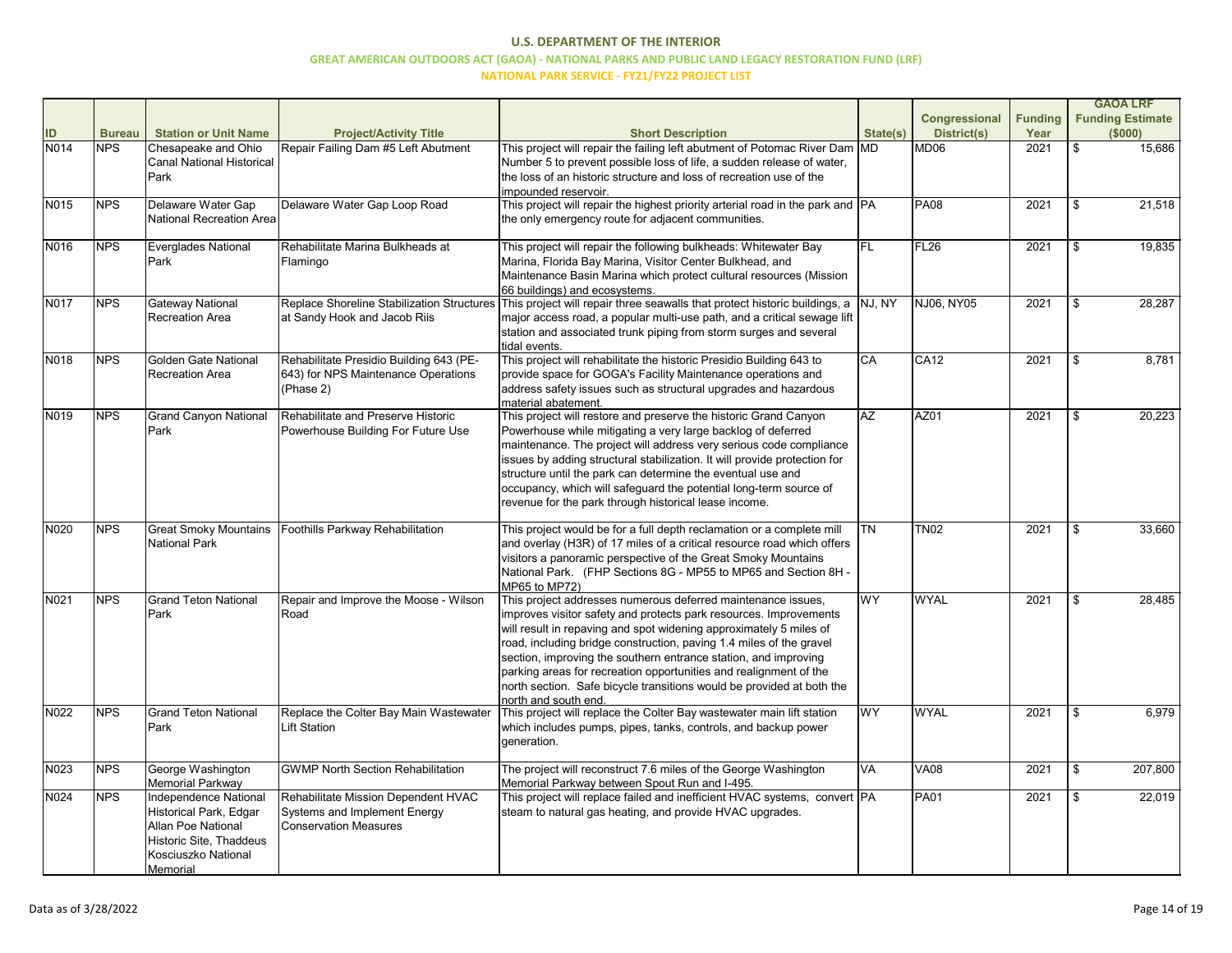|             |               |                                                    |                                                                                         |                                                                                                               |                 |                    |                |                           | <b>GAOA LRF</b>         |
|-------------|---------------|----------------------------------------------------|-----------------------------------------------------------------------------------------|---------------------------------------------------------------------------------------------------------------|-----------------|--------------------|----------------|---------------------------|-------------------------|
|             |               |                                                    |                                                                                         |                                                                                                               |                 | Congressional      | <b>Funding</b> |                           | <b>Funding Estimate</b> |
| ID          | <b>Bureau</b> | <b>Station or Unit Name</b>                        | <b>Project/Activity Title</b>                                                           | <b>Short Description</b>                                                                                      | State(s)        | <b>District(s)</b> | Year           |                           | (\$000)                 |
| N025        | <b>NPS</b>    | Lake Mead National                                 | Relocate Callville Bay Water Intake Barge                                               | This project will relocate the Callville Bay water intake barge to allow                                      | <b>NV</b>       | NV03, NV04         | 2021           | $\frac{1}{2}$             | 5,179                   |
|             |               | <b>Recreation Area</b>                             | to Ensure Safe Drinking Water for Visitors                                              | for park visitor drinking water production to a Lake Mead elevation of                                        |                 |                    |                |                           |                         |
|             |               |                                                    | & Concessioners                                                                         | 950' above sea level, and negate further intermediate and costly                                              |                 |                    |                |                           |                         |
|             |               |                                                    |                                                                                         | barge movements.                                                                                              |                 |                    |                |                           |                         |
| N026        | <b>NPS</b>    | Lake Mead National                                 | Demolish Lake Mead Lodge Resort                                                         | This project would demolish four buildings and all associated site                                            | <b>NV</b>       | <b>NV03</b>        | 2021           | \$                        | 4,326                   |
|             |               | Recreation Area                                    | Complex and Restore Area to Native                                                      | features, including sidewalks, park areas, roads, and non-native                                              |                 |                    |                |                           |                         |
|             |               |                                                    | Condition                                                                               | plantings. The structures are an abandoned concession asset. The                                              |                 |                    |                |                           |                         |
|             |               |                                                    |                                                                                         | project will restore the area to native condition.                                                            |                 |                    |                |                           |                         |
| N027        | <b>NPS</b>    |                                                    | Mammoth Cave National Replace Mammoth Cave Hotel Roof To                                | This project will replace the Mammoth Cave Hotel roof, and correct                                            | <b>KY</b>       | <b>KY02</b>        | 2021           | \$                        | 8,653                   |
|             |               | Park                                               | <b>Correct Deficiencies and Improve Visitor</b>                                         | other exeterior envelope deficiencies. The flat roof will be replaced                                         |                 |                    |                |                           |                         |
|             |               |                                                    | Experience                                                                              | with pitched roof and the interior hallways reconfigured. The new roof                                        |                 |                    |                |                           |                         |
|             |               |                                                    |                                                                                         | will eliminate severe moisture failure of existing roof.                                                      |                 |                    |                |                           |                         |
| N028        | <b>NPS</b>    | <b>Mount Rainier National</b>                      | Rehabilitate Ohanapecosh Campground                                                     | This project will rehabilitate the Ohanapecosh campground as well as $ WA $                                   |                 | <b>WA08</b>        | 2021           | \$                        | 2,886                   |
|             |               | Park                                               | and Replace Sewer Collection System                                                     | sewer collection lines.                                                                                       |                 |                    |                |                           |                         |
| N029        | <b>NPS</b>    | <b>Mount Rainier National</b>                      | Rehabilitate Stevens Canyon Rd MP 5-14                                                  | This project is the final phase and will rehabilitate nearly 9 miles of                                       | <b>WA</b>       | <b>WA08</b>        | 2021           | $\$\$                     | 27,740                  |
|             |               | Park                                               |                                                                                         | the 19 mile Stevens Canyon Road, which serves as the sole east-                                               |                 |                    |                |                           |                         |
|             |               |                                                    |                                                                                         | west access across the park.                                                                                  |                 |                    |                |                           |                         |
| N030        | <b>NPS</b>    |                                                    | National Mall & Memorial Rehabilitate Pedestrian/Bicycle Path from                      | This project will rehabilitate the trail between Georgetown/the                                               | <b>DC</b>       | <b>DCAL</b>        | 2021           | $\sqrt[6]{2}$             | 2,090                   |
|             |               | Parks                                              | Inlet Bridge to Virginia Ave NW (Kennedy                                                | Kennedy Center (Virginia Ave., NW) and Inlet Bridge along the                                                 |                 |                    |                |                           |                         |
|             |               |                                                    | Center Trail Reconstruction)                                                            | Potomac River.                                                                                                |                 |                    |                |                           |                         |
| N031        | <b>NPS</b>    |                                                    | National Mall & Memorial Complete Jefferson Memorial Exterior                           | The project will complete restoration of the Jefferson Memorial                                               | DC              | <b>DCAL</b>        | 2021           | \$                        | 3,773                   |
| N032        | <b>NPS</b>    | Parks                                              | Marble Restoration<br>National Mall & Memorial Rehabilitate Historic Belmont Paul House | exterior including the marble colonnade.<br>This project will rehabilitate the Historic Belmont Paul House to | <b>DC</b>       | <b>DCAL</b>        | 2021           | \$                        | 4,327                   |
|             |               | Parks                                              |                                                                                         | improve conditions and prevent further deterioration.                                                         |                 |                    |                |                           |                         |
| N033        | <b>NPS</b>    |                                                    | Rocky Mountain National Rehabilitate Headquarters East Water                            | This project will rehab the HQ East water system which includes the                                           | $\overline{CO}$ | <b>CO02</b>        | 2021           | $\boldsymbol{\mathsf{S}}$ | 31,976                  |
|             |               | Park                                               | System and Moraine Park Campground                                                      | Moraine Park Campground (MPCG) water distribution systems and                                                 |                 |                    |                |                           |                         |
|             |               |                                                    | <b>Electrical Distribution</b>                                                          | wastewater system. This project will also rehabilitate MPCG to                                                |                 |                    |                |                           |                         |
|             |               |                                                    |                                                                                         | address drainage and relocate campsites away from wetlands. The                                               |                 |                    |                |                           |                         |
|             |               |                                                    |                                                                                         | project will address accessibility issues, and improve roads, parking                                         |                 |                    |                |                           |                         |
|             |               |                                                    |                                                                                         | and campsite amenities.                                                                                       |                 |                    |                |                           |                         |
| N034        | <b>NPS</b>    | Saratoga National                                  | Rehabilitate Battlefield Interpretive                                                   | This project will update the worn interpretive waysides along the tour                                        | <b>NY</b>       | <b>NY21</b>        | 2021           | \$                        | 6,629                   |
|             |               | <b>Historical Park</b>                             | Experience                                                                              | road and complement them with new field exhibits utilizing Universal                                          |                 |                    |                |                           |                         |
|             |               |                                                    |                                                                                         | Design. The project will also result in improved physical accessibility,                                      |                 |                    |                |                           |                         |
|             |               |                                                    |                                                                                         | making all routes to the waysides and site amenities accessible as                                            |                 |                    |                |                           |                         |
|             |               |                                                    |                                                                                         | well                                                                                                          |                 |                    |                |                           |                         |
| N035        | <b>NPS</b>    | Sequoia and Kings                                  | Lodgepole Campground Water System                                                       | This project will replace the water main that services the Lodgepole                                          | CA              | <b>CA21</b>        | 2021           | $\frac{1}{2}$             | 997                     |
|             |               | Canyon National Park                               | Rehabilitation                                                                          | campground as it is past its operational life cycle.                                                          |                 |                    |                |                           |                         |
| N036        | <b>NPS</b>    | Shenandoah National                                | Pavement Preservation Along 54 miles of                                                 | This project will ensure pavement preservation along Skyline Drive.                                           | VA              | VA07, VA10,        | 2021           | $\frac{1}{2}$             | 26,250                  |
|             |               | Park                                               | Skyline Drive and 19 overlooks associated                                               |                                                                                                               |                 | <b>VA05</b>        |                |                           |                         |
|             |               |                                                    | with Skyline Drive.                                                                     |                                                                                                               |                 |                    |                |                           |                         |
| <b>N037</b> | <b>NPS</b>    | Statue of Liberty National Rehabilitate Terreplein |                                                                                         | This project will rehabilitate the terreplein and the related levels                                          | <b>NY</b>       | <b>NY10</b>        | 2021           | $\$\$                     | 23,848                  |
|             |               | Monument                                           |                                                                                         | above, as well as the vertical surfaces between the levels to protect                                         |                 |                    |                |                           |                         |
|             |               |                                                    |                                                                                         | the foundations of the Statue of Liberty and its pedestal. This will also                                     |                 |                    |                |                           |                         |
|             |               |                                                    |                                                                                         | enhance visitor access and accessibility.                                                                     |                 |                    |                |                           |                         |
| N038        | <b>NPS</b>    |                                                    | Statue of Liberty National Rehabilitate Main Immigration Building                       | This project will rehabilitate exterior components of the Main                                                | NY, NJ          | NY10, NJ08         | 2021           | $\$\$                     | 20,008                  |
|             |               | Monument                                           | <b>Exterior Components</b>                                                              | Immigration Building including exterior window finishes, exterior re-                                         |                 |                    |                |                           |                         |
|             |               |                                                    |                                                                                         | pointing, replace deteriorated clerestory windows, and replace failing                                        |                 |                    |                |                           |                         |
|             |               |                                                    |                                                                                         | skylights.                                                                                                    |                 |                    |                |                           |                         |
| N040        | <b>NPS</b>    | Yellowstone National                               | Rehabilitate and Reconfigure the Historic                                               | This project will convert the Historic Laurel Dormitory to employee                                           | <b>WY</b>       | <b>WYAL</b>        | 2021           | $\$\$                     | 21,140                  |
|             |               | Park                                               | Laurel Dormitory at Old Faithful                                                        | housing. This project will address deficiencies including structural,                                         |                 |                    |                |                           |                         |
|             |               |                                                    |                                                                                         | mechanical, and health/life safety issues as well as a lack of meeting                                        |                 |                    |                |                           |                         |
|             |               |                                                    |                                                                                         | current accessibility standards.                                                                              |                 |                    |                |                           |                         |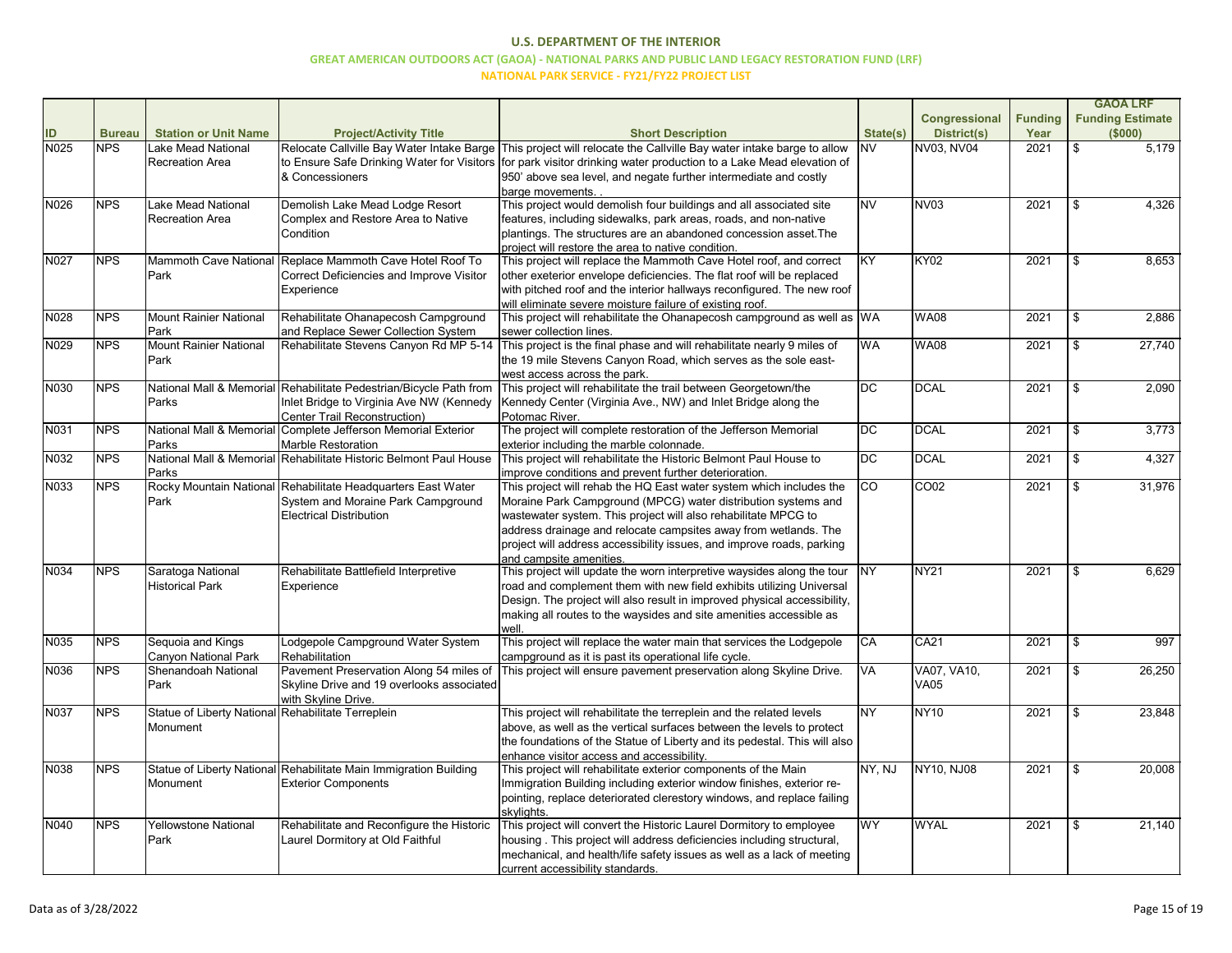|      |               |                               |                                                        |                                                                                              |           |                    |                | <b>GAOA LRF</b>         |
|------|---------------|-------------------------------|--------------------------------------------------------|----------------------------------------------------------------------------------------------|-----------|--------------------|----------------|-------------------------|
|      |               |                               |                                                        |                                                                                              |           | Congressional      | <b>Funding</b> | <b>Funding Estimate</b> |
| ID   | <b>Bureau</b> | <b>Station or Unit Name</b>   | <b>Project/Activity Title</b>                          | <b>Short Description</b>                                                                     | State(s)  | <b>District(s)</b> | Year           | (\$000)                 |
| N041 | <b>NPS</b>    | <b>Yellowstone National</b>   | Rehabilitate Exteriors of Fort Yellowstone             | This project will address the deterioration of the Fort Yellowstone and WY                   |           | <b>WYAL</b>        | 2021           | \$<br>22,331            |
|      |               | Park                          | Structures                                             | Lower Mammoth Historic Housing exteriors. Work includes replacing                            |           |                    |                |                         |
|      |               |                               |                                                        | roof systems including underlayment, flashing, drip edges, roof                              |           |                    |                |                         |
|      |               |                               |                                                        | finishes (metal, wood shingle, tile), cornices, fascia, trim gutters, and                    |           |                    |                |                         |
|      |               |                               |                                                        | downspouts.                                                                                  |           |                    |                |                         |
| N042 | <b>NPS</b>    | <b>Yellowstone National</b>   | Old Faithful to West Thumb, 3R                         | This project rehabilitates 22 miles of the Grand Loop Road in                                | <b>WY</b> | <b>WYAL</b>        | 2021           | \$<br>50,170            |
|      |               | Park                          |                                                        | Yellowstone National Park between Old Faithful Geyser and West                               |           |                    |                |                         |
|      |               |                               |                                                        | Thumb, which is the most heavily traveled part of Yellowstone.                               |           |                    |                |                         |
| N043 | <b>NPS</b>    | <b>Yellowstone National</b>   | Lewis River Bridge                                     | This project will rehabilitate or completely replace the deck structure                      | <b>WY</b> | <b>WYAL</b>        | 2021           | \$<br>37,225            |
|      |               | Park                          |                                                        | and other portions of the Lewis River Bridge.                                                |           |                    |                |                         |
| N045 | <b>NPS</b>    | <b>Yosemite National Park</b> | Rehabilitate the Bridalveil Creek                      | This project will replace the existing water distribution system and                         | <b>CA</b> | <b>CA04</b>        | 2021           | \$<br>3,708             |
|      |               |                               | Campground Water Distribution System                   | storage tank at Bridalveil Creek Campground that has exceeded its<br>useful life.            |           |                    |                |                         |
| N046 | <b>NPS</b>    | <b>Yosemite National Park</b> | for Park Visitors<br>Rehabilitate the Tuolumne Meadows | This project will rehabilitate the Tuolumne campground including                             | <b>CA</b> | <b>CA04</b>        | 2021           | \$<br>26,178            |
|      |               |                               | Campground to Enhance the Visitor                      | drive-in campsites, horse camp, backpacker's camp and a group                                |           |                    |                |                         |
|      |               |                               | Experience                                             | camp. It will rehab the campground roads, replace an aged water                              |           |                    |                |                         |
|      |               |                               |                                                        | distribution system and complete replacement of the sewer collection                         |           |                    |                |                         |
|      |               |                               |                                                        | system, make accessibility improvements, and enhance the                                     |           |                    |                |                         |
|      |               |                               |                                                        | amenities at each campsite including a hardened parking pad, new                             |           |                    |                |                         |
|      |               |                               |                                                        | picnic tables, fire rings, and food storage containers for bear                              |           |                    |                |                         |
|      |               |                               |                                                        | protection.                                                                                  |           |                    |                |                         |
| N047 | <b>NPS</b>    | Yosemite National Park        | Rehabilitate the Crane Flat Campground                 | This project will rehabilitate drainage problems at the Crane Flat                           | <b>CA</b> | <b>CA04</b>        | 2021           | \$<br>9,800             |
|      |               |                               | to Enhance the Visitor Experience                      | Campground by installing culverts that were omitted from the original                        |           |                    |                |                         |
|      |               |                               |                                                        | design and repair roadside ditches caused by sever erosion and                               |           |                    |                |                         |
|      |               |                               |                                                        | surface water flow.                                                                          |           |                    |                |                         |
| N048 | <b>NPS</b>    | <b>Yosemite National Park</b> | Glacier Pt. Rd Rehabilitation                          | This project will rehabilitate aging and deteriorated pavement, failed                       | <b>CA</b> | <b>CA19</b>        | 2021           | 40,521                  |
|      |               |                               |                                                        | drainage structures, failed pullouts and parking areas on Glacier                            |           |                    |                |                         |
|      |               |                               |                                                        | Point Road, between Badger Pass and Glacier Point                                            |           |                    |                |                         |
| N049 | <b>NPS</b>    | <b>Glacier National Park</b>  | Rehabilitate Final 9.3 miles of the Going-             | This project will accomplish two major rehabilitations. The first is the                     | <b>MT</b> | <b>MTAL</b>        | 2021           | 17,147                  |
|      |               |                               | to-the-Sun Road & Replace Bridge Over                  | reconstruction of 9.3 miles of the Going-to-the-Sun Road from the                            |           |                    |                |                         |
|      |               |                               | McDonald Creek                                         | foot of Lake McDonald to the intersection with the North Lake                                |           |                    |                |                         |
|      |               |                               |                                                        | McDonald Road. This project will include curve widening, super-                              |           |                    |                |                         |
|      |               |                               |                                                        | elevation on the horizontal alignment for transition zones, and                              |           |                    |                |                         |
|      |               |                               |                                                        | addressing limited distances between curves. The second is to                                |           |                    |                |                         |
|      |               |                               |                                                        | replace the bridge over Upper McDonald Creek that services                                   |           |                    |                |                         |
|      |               |                               |                                                        | landowner residences and a ranger station. This project will demolish                        |           |                    |                |                         |
|      |               |                               |                                                        | the existing bridge and replace it with a 270-foot long clear span,<br>highway rated bridge. |           |                    |                |                         |
| N050 | <b>NPS</b>    | <b>Glacier Bay National</b>   | Replace Concessioner Housing Units                     | This project will address deferred maintenance, safety, and                                  | <b>AK</b> | <b>AKAL</b>        | 2021           | \$<br>19,268            |
|      |               | Park & Preserve               |                                                        | accessibility issues in the Glacier Bay Lodge concessions housing. It                        |           |                    |                |                         |
|      |               |                               |                                                        | will allow the Lodge rooms to be returned to public-use and increase                         |           |                    |                |                         |
|      |               |                               |                                                        | the economic viability of the Lodge.                                                         |           |                    |                |                         |
| N051 | <b>NPS</b>    | <b>Theodore Roosevelt</b>     | South Unit Scenic Loop Slide Repair                    | This project includes the design, compliance, and repair of South Unit ND                    |           | <b>NDAL</b>        | 2021           | 38,325                  |
|      |               | National Park                 |                                                        | Scenic Road (Route 11) in Theodore Roosevelt National Park. This                             |           |                    |                |                         |
|      |               |                               |                                                        | project will evaluate and address multiple major roadway failure                             |           |                    |                |                         |
|      |               |                               |                                                        | points, drainage systems, road base rebuild, and asphalt resurfacing                         |           |                    |                |                         |
|      |               |                               |                                                        | along this corridor.                                                                         |           |                    |                |                         |
| N052 | <b>NPS</b>    | Acadia National Park          | Replace Maintenance Facilities at                      | Construct new maintenance facility and demolish existing facilities                          | <b>ME</b> | <b>ME02</b>        | 2021           | 26,872                  |
|      |               |                               | McFarland Hill Headquarters                            | that are substantially undersized for their current use and do not                           |           |                    |                |                         |
|      |               |                               |                                                        | comply with current code requirements.                                                       |           |                    |                |                         |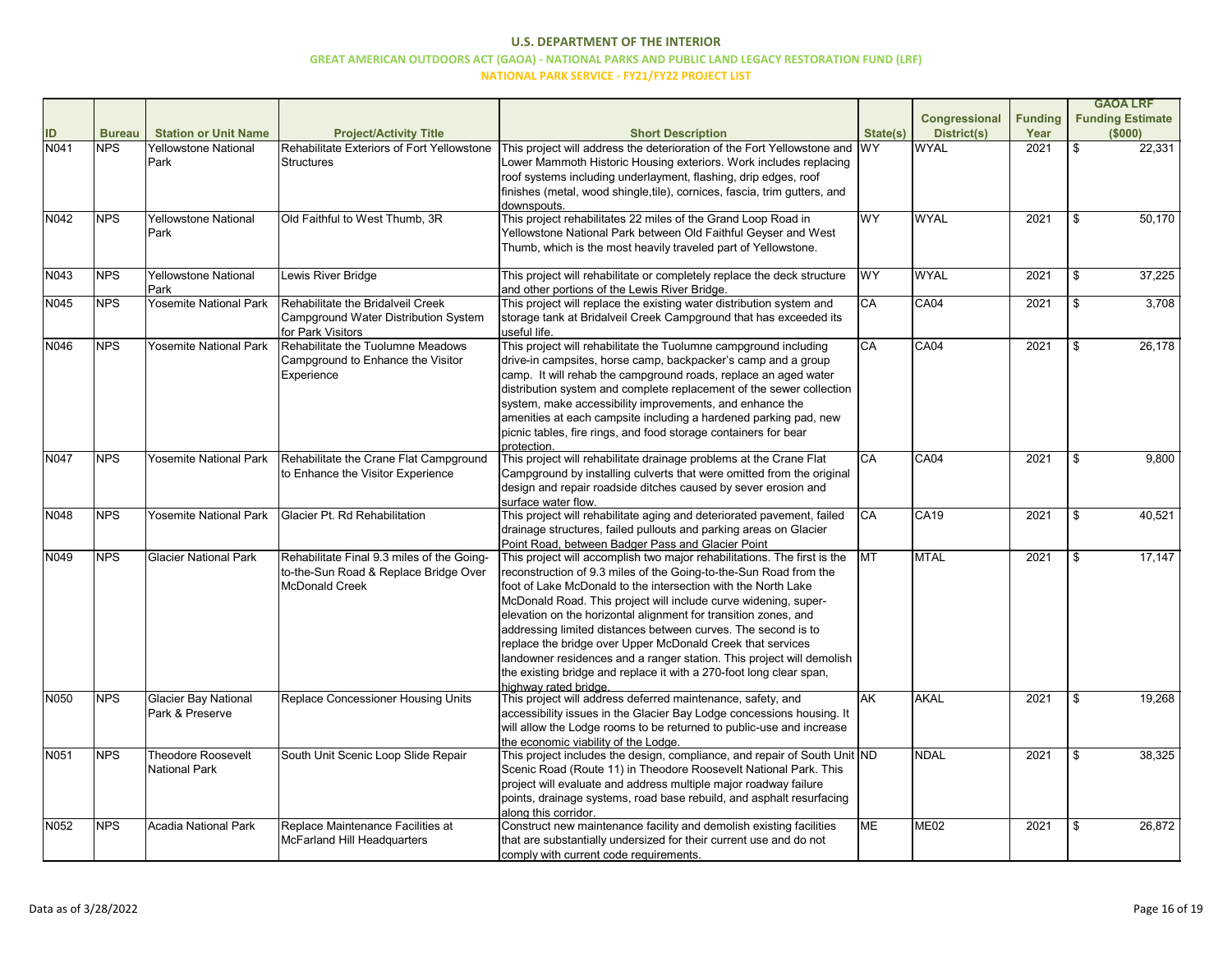|      |               |                                      |                                               |                                                                                                                                             |                        |                      |                |                            | <b>GAOA LRF</b>         |
|------|---------------|--------------------------------------|-----------------------------------------------|---------------------------------------------------------------------------------------------------------------------------------------------|------------------------|----------------------|----------------|----------------------------|-------------------------|
|      |               |                                      |                                               |                                                                                                                                             |                        | <b>Congressional</b> | <b>Funding</b> |                            | <b>Funding Estimate</b> |
| ID   | <b>Bureau</b> | <b>Station or Unit Name</b>          | <b>Project/Activity Title</b>                 | <b>Short Description</b>                                                                                                                    | State(s)               | <b>District(s)</b>   | Year           |                            | (\$000)                 |
| N054 | <b>NPS</b>    | <b>Colonial National</b>             | <b>Stabilize York River Shoreline</b>         | This project will repair and stabilize 5.3 miles of damaged York River                                                                      | <b>VA</b>              | <b>VA02</b>          | 2021           | $\boldsymbol{\mathsf{S}}$  | 9,965                   |
|      |               | <b>Historical Park</b>               |                                               | shoreline in order to protect the Colonial Parkway from pavement                                                                            |                        |                      |                |                            |                         |
|      |               |                                      |                                               | failure and loss of archeological sites.                                                                                                    |                        |                      |                |                            |                         |
| N055 | <b>NPS</b>    | <b>Grand Canyon National</b>         | Replace Wastewater Plant at South Rim         | Replace the South Rim Wastewater Treatment Plant with a new plant   AZ                                                                      |                        | AZ01                 | 2022           | $\boldsymbol{\mathsf{S}}$  | 40,456                  |
|      |               | Park                                 | Village                                       | that services all visitor, resident staff housing, lodging, and support                                                                     |                        |                      |                |                            |                         |
|      |               |                                      |                                               | facilities at the Village South Rim of the Grand Canyon.                                                                                    |                        |                      |                |                            |                         |
| N056 | <b>NPS</b>    | <b>Acadia National Park</b>          | Rehabilitate Schoodic Point Water and         | Rehabilitate the potable water and the wastewater systems in                                                                                | <b>ME</b>              | <b>ME02</b>          | 2022           | \$                         | 7,624                   |
|      |               |                                      | <b>Wastewater Systems</b>                     | Acadia's Schoodic district.                                                                                                                 |                        |                      |                |                            |                         |
| N059 | <b>NPS</b>    | <b>Yellowstone National</b>          |                                               | Replace Mammoth Wastewater Collection Repair the Mammoth to Gardiner Sewer main.                                                            | <b>WY</b>              | <b>WYAL</b>          | 2022           | $\boldsymbol{\mathcal{F}}$ | 9,327                   |
| N061 | <b>NPS</b>    | Park<br>Lake Mead National           | System<br>Demolish Outdated Infrastructure to | Restore the park's scenic features by removing unneeded,                                                                                    | <b>NV</b>              | NV04, NV03           | 2022           | $\boldsymbol{\mathcal{F}}$ | 21,963                  |
|      |               | Recreation Area                      | <b>Enhance Scenic Features and Visitor</b>    |                                                                                                                                             |                        |                      |                |                            |                         |
|      |               |                                      |                                               | abandoned, and potentially dangerous structures and supporting                                                                              |                        |                      |                |                            |                         |
|      |               |                                      | Experience                                    | infrastructure. The site will be regraded to its natural contours and                                                                       |                        |                      |                |                            |                         |
| N062 | <b>NPS</b>    | <b>Blue Ridge Parkway</b>            | Rehabilitate Sections of Blue Ridge           | revegetated with native plants, enhancing the visitor experience.<br>Rehabilitate mainline roadways, whose associated driving experience VA |                        | <b>VA06, VA05</b>    | 2022           | -\$                        | 32,834                  |
|      |               |                                      | Parkway in Virginia                           | is the park's primary reason for designation.                                                                                               |                        |                      |                |                            |                         |
|      |               |                                      |                                               |                                                                                                                                             |                        |                      |                |                            |                         |
| N063 | <b>NPS</b>    | <b>Great Smoky Mountains</b>         | Rehabilitate Park Roads and Road              | Perform pavement maintenance and surface treatments at Heintooga NC, TN                                                                     |                        | <b>NC11, TN01</b>    | 2022           | $\boldsymbol{\mathsf{s}}$  | 25,410                  |
|      |               | <b>National Park</b>                 | <b>Structures</b>                             | Ridge Road, Balsam Mt. Campground, Lakeview Drive East, Lake                                                                                |                        |                      |                |                            |                         |
|      |               |                                      |                                               | View Road East, and Newfound Gap Road. Noland Creek Bridge will                                                                             |                        |                      |                |                            |                         |
|      |               |                                      |                                               | receive extensive repairs to the bridge deck, abutments, expansion                                                                          |                        |                      |                |                            |                         |
|      |               |                                      |                                               | joints, and wing walls.                                                                                                                     |                        |                      |                |                            |                         |
|      |               |                                      |                                               |                                                                                                                                             |                        |                      |                |                            |                         |
| N064 | <b>NPS</b>    | Natchez Trace Parkway                | Rehabilitate Sections of the Natchez          | Perform pavement maintenance, repairs, and replacement, and                                                                                 | <b>MS</b>              | <b>MS01, MS02</b>    | 2022           | -\$                        | 61,246                  |
|      |               |                                      | Trace Parkway, Phase 1                        | surface treatments at existing bridges. Audible traffic markers and a                                                                       |                        |                      |                |                            |                         |
|      |               |                                      |                                               | pavement safety edge will be installed to reduce the number of                                                                              |                        |                      |                |                            |                         |
|      |               |                                      |                                               | accidents currently taking place on the parkway. Culvert and bridge                                                                         |                        |                      |                |                            |                         |
|      |               |                                      |                                               | repairs or replacements will be completed within the project limits.                                                                        |                        |                      |                |                            |                         |
|      |               |                                      |                                               |                                                                                                                                             |                        |                      |                |                            |                         |
| N065 | <b>NPS</b>    | <b>Crater Lake National</b>          | Rehabilitate Sections of the East Rim         | Rehabilitate a portion of the East Rim Drive pavement. Guardwall                                                                            | $\overline{\text{OR}}$ | OR <sub>02</sub>     | 2022           | \$                         | 45,200                  |
|      |               | Park                                 | Drive                                         | repair will be completed on several historic rock walls that have been                                                                      |                        |                      |                |                            |                         |
|      |               |                                      |                                               | damaged. Parking lots will be designed and constructed with                                                                                 |                        |                      |                |                            |                         |
|      |               |                                      |                                               | appropriate accessibility compliant slopes, markings, and curb cuts.                                                                        |                        |                      |                |                            |                         |
|      |               |                                      |                                               |                                                                                                                                             |                        |                      |                |                            |                         |
| N066 | <b>NPS</b>    | <b>Gateway National</b>              | Rehabilitate Floyd Bennett Field              | Rehabilitate the sanitary sewer system at the Jamaica Bay unit of                                                                           | <b>NY</b>              | <b>NY08</b>          | 2022           | \$                         | 7,673                   |
|      |               | Recreation Area                      | Wastewater Collection System at Jamaica       | Gateway National Recreation Area. The scope of the project includes                                                                         |                        |                      |                |                            |                         |
|      |               |                                      | Bay                                           | extensive piping repairs and replacements along with lift station                                                                           |                        |                      |                |                            |                         |
|      |               |                                      |                                               | improvements and connection to the Rockaway municipal system.                                                                               |                        |                      |                |                            |                         |
|      |               |                                      |                                               |                                                                                                                                             |                        |                      |                |                            |                         |
| N067 | <b>NPS</b>    | <b>Blue Ridge Parkway</b>            | Rehabilitate sections of Blue Ridge           | Rehabilitate the mainline parkway and associated overlooks and                                                                              | <b>NC</b>              | <b>NC10, NC11</b>    | 2022           | \$                         | 26,789                  |
|      |               |                                      | Parkway in North Carolina                     | parking areas within North Carolina. Work will also include slope                                                                           |                        |                      |                |                            |                         |
|      |               |                                      |                                               | stabilization repairs at a number of locations. Completing this work                                                                        |                        |                      |                |                            |                         |
|      |               |                                      |                                               | will ensure visitor safety and improve these sections of the parkway.                                                                       |                        |                      |                |                            |                         |
|      |               |                                      |                                               |                                                                                                                                             |                        |                      |                |                            |                         |
| N068 | <b>NPS</b>    | <b>Golden Gate National</b>          | Stabilize Alcatraz Wharf                      | Repair the concrete wharf, a contributing feature of the Alcatraz                                                                           | <b>CA</b>              | <b>CA12</b>          | 2022           | \$                         | 36,577                  |
|      |               | <b>Recreation Area</b>               |                                               | Island National Historic Landmark District. The project will repair                                                                         |                        |                      |                |                            |                         |
|      |               |                                      |                                               | existing concrete piles, beams, and slabs, and will make seismic                                                                            |                        |                      |                |                            |                         |
| N072 | <b>NPS</b>    | Minute Man National                  | Rehabilitate and Repair Structures and        | improvements to the structure.<br>Preserve and repair witness structures, landscapes, and trails. Where MA                                  |                        | MA03, MA05           | 2022           |                            | 27,352                  |
|      |               | <b>Historic Park</b>                 | Landscapes                                    | possible, rehabilitate historic structures for leasing.                                                                                     |                        |                      |                | \$                         |                         |
| N073 | <b>NPS</b>    | Chesapeake and Ohio                  | Restore Canal Prism and Historic Dry          | Restore the canal prism and historic dry stone stacked wall within a                                                                        | <b>MD</b>              | MD <sub>08</sub>     | 2022           | \$                         | 7,125                   |
|      |               | Canal National Historical Stone Wall |                                               | section of the canal.                                                                                                                       |                        |                      |                |                            |                         |
|      |               |                                      |                                               |                                                                                                                                             |                        |                      |                |                            |                         |

**Park**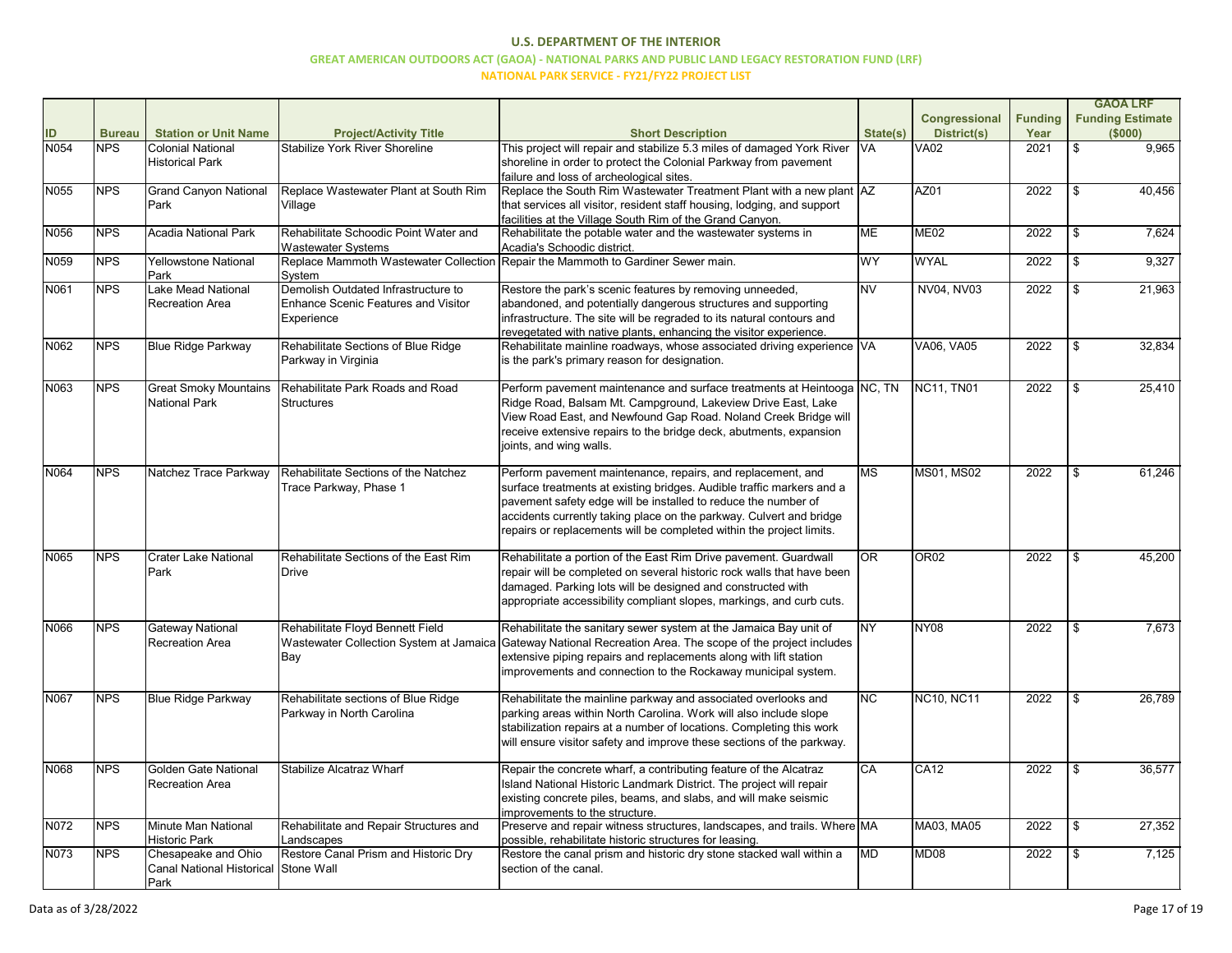|             |               |                               |                                         |                                                                                                                |                          |                      |                |     | <b>GAOA LRF</b>         |
|-------------|---------------|-------------------------------|-----------------------------------------|----------------------------------------------------------------------------------------------------------------|--------------------------|----------------------|----------------|-----|-------------------------|
|             |               |                               |                                         |                                                                                                                |                          | <b>Congressional</b> | <b>Funding</b> |     | <b>Funding Estimate</b> |
| ID          | <b>Bureau</b> | <b>Station or Unit Name</b>   | <b>Project/Activity Title</b>           | <b>Short Description</b>                                                                                       | State(s)                 | <b>District(s)</b>   | Year           |     | (\$000)                 |
| <b>N074</b> | <b>NPS</b>    | <b>Colonial National</b>      | Rehabilitate Sections of the Colonial   | Repair and rehabilitate some of the oldest sections of the Colonial                                            | VA                       | VA01, VA02           | 2022           | \$  | 128,674                 |
|             |               | <b>Historical Park</b>        | Parkway                                 | Parkway to address deferred maintenance.                                                                       |                          |                      |                |     |                         |
| N075        | <b>NPS</b>    | Mesa Verde National           | Replace Morefield and Wetherill Water   | Replace the existing water lines that serve both a campground and                                              | $\overline{C}$           | CO <sub>03</sub>     | 2022           |     | 22,969                  |
|             |               | Park                          | Lines                                   | concession operation and the Morefield housing area.                                                           |                          |                      |                |     |                         |
| <b>N077</b> | <b>NPS</b>    | <b>Gateway National</b>       | Rehabilitate Fort Hancock Potable Water | Rehabilitate the existing unreliable, inefficient, and unsafe sanity                                           | <b>NJ</b>                | NJ06                 | 2022           |     | 11,621                  |
|             |               | <b>Recreation Area</b>        | and Wastewater System                   | sewer systems at Fort Hancock. Work includes removing antiquated                                               |                          |                      |                |     |                         |
|             |               |                               |                                         | underground lines, disposing of unnecessary equipment, and other                                               |                          |                      |                |     |                         |
|             |               |                               |                                         | improvements.                                                                                                  |                          |                      |                |     |                         |
| <b>N078</b> | <b>NPS</b>    | Perry's Victory and           |                                         | Rehabilitate Failing Upper Plaza at Perry's Restore the structure supporting the upper plaza. Project includes | <b>OH</b>                | OH <sub>09</sub>     | 2022           |     | 25,077                  |
|             |               | International Peace           | Victory & International Peace Memorial  | waterproofing, code compliance, condensation mitigation, installation                                          |                          |                      |                |     |                         |
|             |               | Memorial                      |                                         | of fire suppression and security systems, and repair and                                                       |                          |                      |                |     |                         |
|             |               |                               |                                         | waterproofing of walls beneath the plaza. Work also includes                                                   |                          |                      |                |     |                         |
|             |               |                               |                                         | accessibility improvements to the plaza, sidewalks, and restrooms.                                             |                          |                      |                |     |                         |
|             |               |                               |                                         |                                                                                                                |                          |                      |                |     |                         |
| N079        | <b>NPS</b>    | Sequoia and Kings             | Rehabilitate Park Wastewater Treatment  | Rehabilitate and replace critical components of two wastewater                                                 | CA                       | CA23                 | 2022           | \$  | 9,563                   |
|             |               | <b>Canyon National Park</b>   | Facilities                              | systems that serve visitors, employees, and other park operations.                                             |                          |                      |                |     |                         |
|             |               |                               |                                         |                                                                                                                |                          |                      |                |     |                         |
| N080        | <b>NPS</b>    | <b>Bandelier National</b>     | Rehabilitate Underground Utilities      | Replace the 60-year-old utility distribution and collection systems to                                         | <b>NM</b>                | <b>NM03</b>          | 2022           | \$  | 29,089                  |
|             |               | Monument                      |                                         | address deferred maintenance and code compliance. Project will                                                 |                          |                      |                |     |                         |
|             |               |                               |                                         | improve the park's water, wastewater, gas, and electrical distribution.                                        |                          |                      |                |     |                         |
|             |               |                               |                                         |                                                                                                                |                          |                      |                |     |                         |
| N082        | <b>NPS</b>    | Lyndon B Johnson              | Rehabilitate Texas White House          | Rehabilitate the home of Lyndon B. Johnson to address structural                                               | $\overline{\mathsf{TX}}$ | <b>TX21</b>          | 2022           |     | 9,119                   |
|             |               | National Historic Park        |                                         | concerns, deferred maintenance, code compliance, and deteriorating                                             |                          |                      |                |     |                         |
|             |               |                               |                                         | historic features.                                                                                             |                          |                      |                |     |                         |
| N084        | <b>NPS</b>    | <b>Glacier National Park</b>  | Replace Headquarters Wastewater         | Replace and reconfigure the aging wastewater system to improve                                                 | <b>TM</b>                | <b>MTAL</b>          | 2022           |     | 10,921                  |
|             |               |                               | System                                  | reliability, operational efficiency, and monitoring.                                                           |                          |                      |                |     |                         |
| N085        | <b>NPS</b>    | <b>Big Bend National Park</b> | Rehabilitate Park Water Systems         | Replace critical water distribution lines to address significant water                                         | $\overline{\mathsf{TX}}$ | <b>TX23</b>          | 2022           | \$  | 54,357                  |
|             |               |                               |                                         | loss.                                                                                                          |                          |                      |                |     |                         |
| N086        | <b>NPS</b>    | <b>Yellowstone National</b>   | Replace the Yellowstone River Bridge    | Replace the structurally deficient steel bridge at Tower Junction.                                             | WY                       | <b>WYAL</b>          | 2022           |     | 71,200                  |
|             |               | Park                          |                                         | Work will include reconstruction of approach roads.                                                            |                          |                      |                |     |                         |
| <b>N087</b> | <b>NPS</b>    | <b>Zion National Park</b>     | Rehabilitate South Campground           | Rehabilitate the aging campground, including visitor amenities, to                                             | UT                       | <b>UT02</b>          | 2022           |     | 11,253                  |
|             |               |                               |                                         | address deferred maintenance and code compliance.                                                              |                          |                      |                |     |                         |
| N088        | <b>NPS</b>    | Yosemite National Park        | Rehabilitate Ahwahnee Hotel and Correct | Rehabilitate the historic hotel while enhancing structural seismic                                             | CA                       | CA <sub>19</sub>     | 2022           |     | 19,407                  |
|             |               |                               | <b>Critical Safety Hazards</b>          | safety and code compliance.                                                                                    |                          |                      |                |     |                         |
| N089        | <b>NPS</b>    | Organ Pipe Cactus             | Rehabilitate Primary Park Water Systems | Rehabilitate the primary water system components, including select                                             | <b>AZ</b>                | AZ03                 | 2022           | \$. | 9,887                   |
|             |               | National Historic Site        |                                         | component replacement.                                                                                         |                          |                      |                |     |                         |
| N090        | <b>NPS</b>    | <b>Glacier National Park</b>  | Replace Swiftcurrent Water Distribution | Replace the water distribution system at Swift Current, including                                              | <b>MT</b>                | <b>MTAL</b>          | 2022           | \$  | 15,726                  |
|             |               |                               | System                                  | rehabilitation and replacement of key system equipment for improved                                            |                          |                      |                |     |                         |
|             |               |                               |                                         | operational efficiency, reliability, and monitoring                                                            |                          |                      |                |     |                         |
| N091        | <b>NPS</b>    | <b>Yellowstone National</b>   | Rehabilitate/Replace Canyon & Grant     | Replace the wastewater treatment plants serving the Canyon and                                                 | <b>WY</b>                | <b>WYAL</b>          | 2022           | \$  | 52,588                  |
|             |               | Park                          | Village Wastewater Collection and       | Grant Village developed areas. Work includes rehabilitation of                                                 |                          |                      |                |     |                         |
|             |               |                               | <b>Treatment Systems</b>                | wastewater collection and treatment systems.                                                                   |                          |                      |                |     |                         |
| N092        | <b>NPS</b>    | Olympic National Park         | Rehabilitate Hurricane Ridge Day Lodge  | Rehabilitate the Hurricane Ridge Day lodge, including improvements                                             | <b>WA</b>                | <b>WA06</b>          | 2022           | \$  | 7,029                   |
|             |               |                               |                                         | to critical mechanical/electrical systems, rehabilitation of the building                                      |                          |                      |                |     |                         |
|             |               |                               |                                         | envelope, and enhanced code compliance.                                                                        |                          |                      |                |     |                         |
|             |               |                               |                                         |                                                                                                                |                          |                      |                |     |                         |
| N093        | <b>NPS</b>    | <b>Big Bend National Park</b> | Rehabilitate or Replace the Chisos      | Rehabilitate the failing Chisos Mountain Lodge structure to enable                                             | <b>TX</b>                | <b>TX23</b>          | 2022           | \$  | 22,630                  |
|             |               |                               | <b>Mountains Lodge</b>                  | future operations.                                                                                             |                          |                      |                |     |                         |